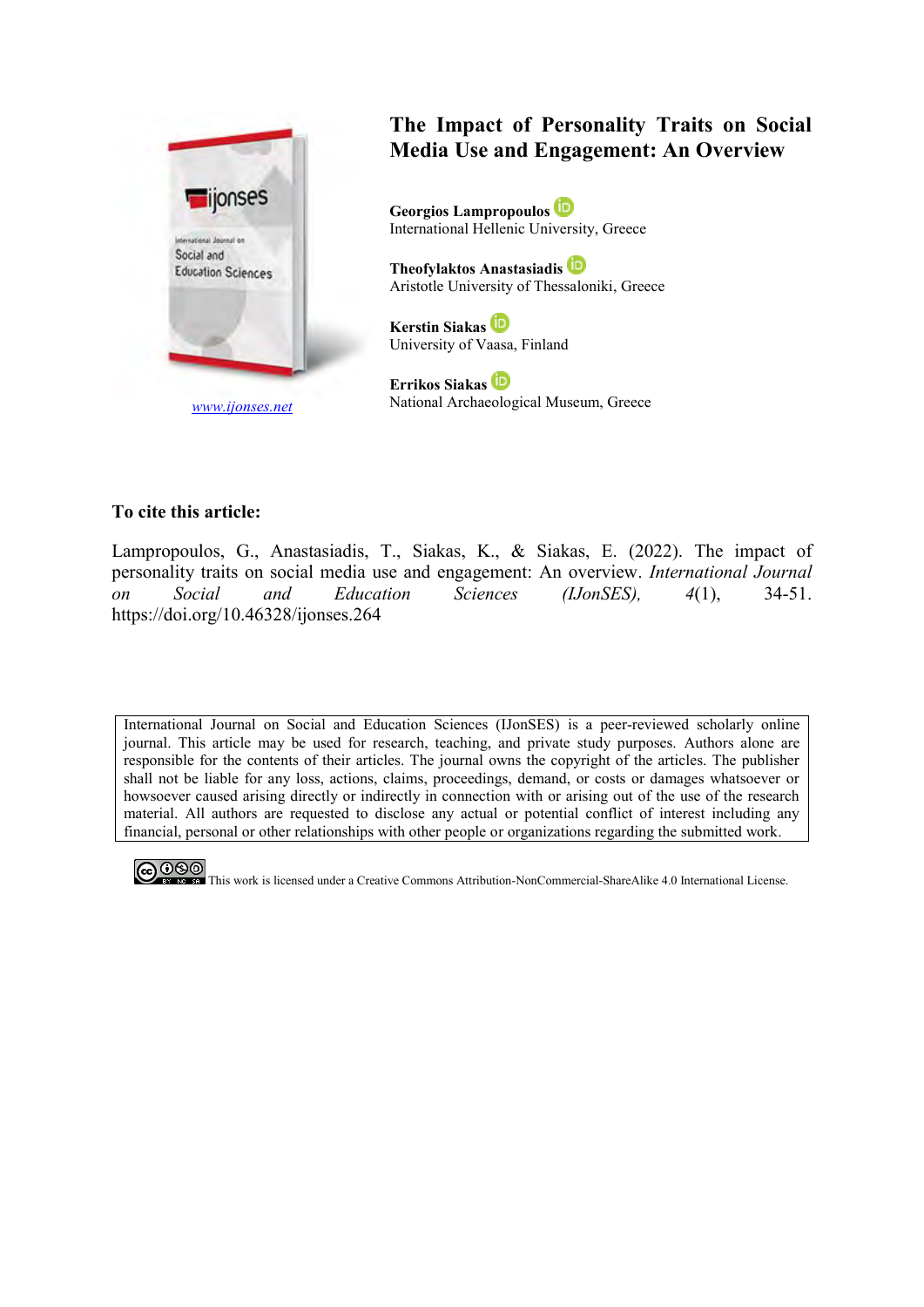

2022, Vol. 4, No. 1, 34-51 https://doi.org/10.46328/ijonses.264

# **The Impact of Personality Traits on Social Media Use and Engagement: An Overview**

**Georgios Lampropoulos, Theofylaktos Anastasiadis, Kerstin Siakas, Errikos Siakas**

| <b>Article Info</b>                                                                                                                          | Abstract                                                                                                                                                                                                                                                                                                                                                                                                                                                                                                                                                                                                                                                                                                                                                                                                                                                                                                                           |
|----------------------------------------------------------------------------------------------------------------------------------------------|------------------------------------------------------------------------------------------------------------------------------------------------------------------------------------------------------------------------------------------------------------------------------------------------------------------------------------------------------------------------------------------------------------------------------------------------------------------------------------------------------------------------------------------------------------------------------------------------------------------------------------------------------------------------------------------------------------------------------------------------------------------------------------------------------------------------------------------------------------------------------------------------------------------------------------|
| <b>Article History</b><br>Received:<br>05 August 2021<br>Accepted:<br>28 December 2021                                                       | Social media have become an integral part of everyday life and are used in<br>numerous domains. Hence, it is essential to comprehend how and why users use<br>and engage themselves in social media. Personality traits are patterns of thinking,<br>feeling or behaving that could potentially affect an individual's social media use.                                                                                                                                                                                                                                                                                                                                                                                                                                                                                                                                                                                           |
| <b>Keywords</b><br>Social media<br><b>Big Five</b><br>Personality traits<br>Social networking sites<br>Social media use<br>Five-factor model | This paper aims at enhancing the understanding of the role that personality traits<br>play in the psychological dynamics underlying social media use and engagement.<br>Therefore, this paper conducts an extensive literature review regarding<br>personality, trait theory and personality traits taxonomies and puts emphasis on<br>Big Five Personality Traits – Five Factor Model (FFM). Furthermore, it presents<br>a literature review of recent studies regarding the impact of personality traits on<br>social media use and compares their results. Based on the findings, there is a<br>close interconnection between social media use and engagement and personality<br>traits with some traits affecting it more drastically. Openness and extraversion<br>emerged as the two most significant positive predictors of social media use while<br>conscientiousness, agreeableness and neuroticism were also considered |
|                                                                                                                                              | important but at a lesser degree. Consequently, it was concluded that personality<br>traits have an immense impact on social media use and engagement.                                                                                                                                                                                                                                                                                                                                                                                                                                                                                                                                                                                                                                                                                                                                                                             |

#### **Introduction**

Over the last decades, the rise of Information and Communication Technologies (ICTs) has transformed the world into an information-driven society. Simultaneously, recent changes in ICTs have paved the way for innovations in the fields of media, on-line communication and collaboration. The society of today is increasingly connected and digitalized, with algorithms and computers facilitating daily activities (Dufva & Dufva, 2019). Additionally, ICTs have improved access to information and knowledge in terms of scale, scope and speed (Bahrini & Qaffas, 2019).

Nowadays, people pursue to be directly connected, require more social interactions and request prompt responses and access to information as they form their personalities in the light of flexible communities (Anastasiadis et al., 2018). Additionally, there is an enormous need for prompt and constant access to personalized and dynamic information as well as for instant and succinct communication. Social media has been increasingly gaining credibility as a bottom-up platform where people can communicate, interact, collaborate,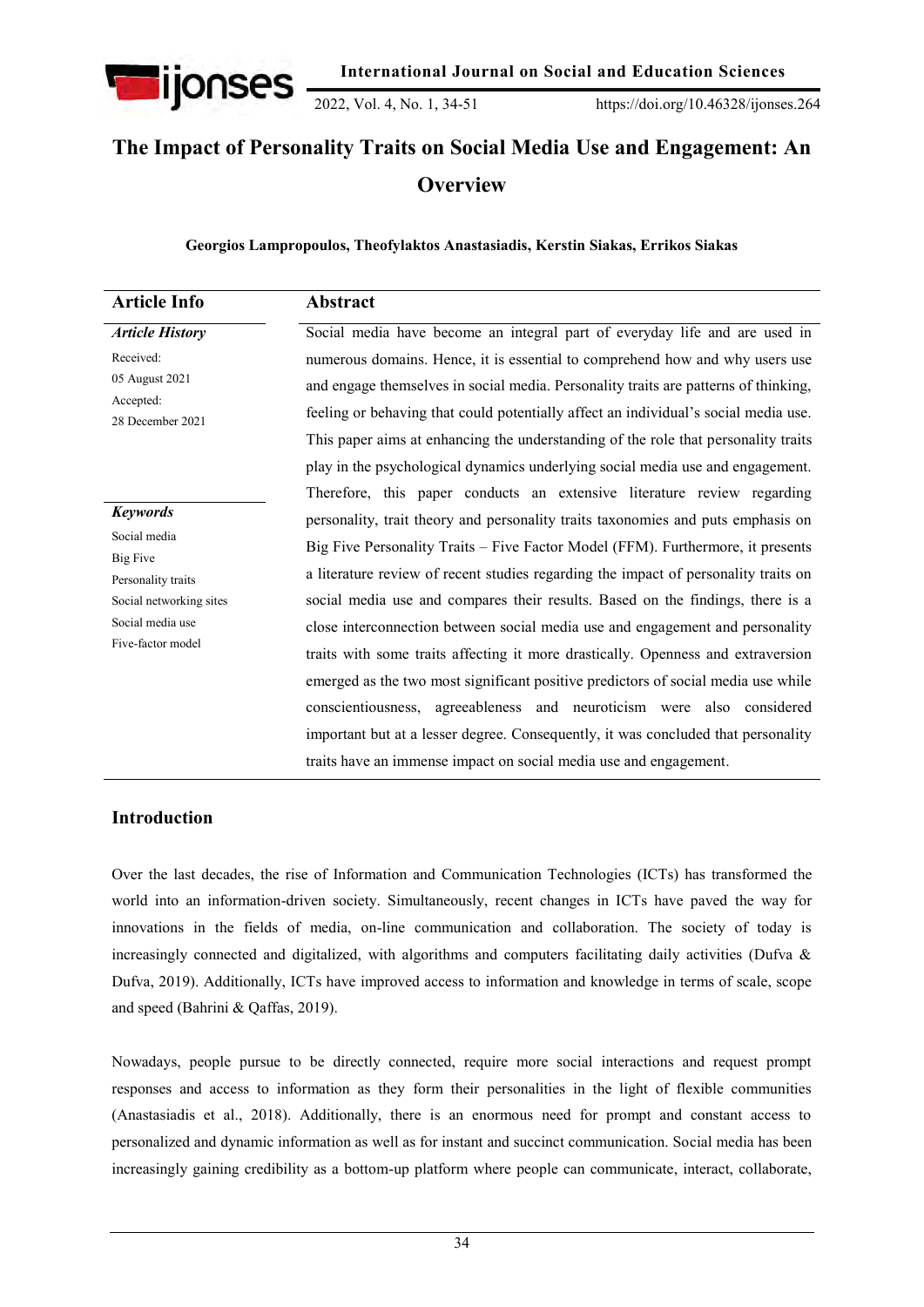create and share content and information. Consequently, it has become one of the most popular online activities and an integral part of everyday life as it provides solutions to meet the aforementioned needs and requirements. An estimated 2.65 billion people used social media worldwide in 2018 and presumably this number is to increase to almost 3.1 billion in 2021 (Statista, 2020).

Even though the population groups are not equally benefitted by these new digitalization developments, the individuals of each generation grow up in a similar global manner and they are influenced by the same impacts of their interconnections on the web and social networks (Törőcsik et al., 2014). As a result, they share a common global culture that is defined by certain attributes and experiences related to how they interact with ICTs, information itself and other people (Kanakaris et al., 2019). Nonetheless, there are intense differences in the way individuals of different population groups and generations use social media, multitask, communicate, socialize and create content and values (Rosen, 2011). A significant factor that leads to and affects this specific social behavior is the personality traits of each individual. A personality trait is a typical pattern of thinking, feeling or behaving that tends to be consistent over time and across relevant situations (Soto, 2018).

This paper aims to facilitate the understanding of how the use of social media is affected by the personality traits and the characteristics of each individual through an extensive literature review of the theory behind personality traits as well as through an analysis of related studies and a comparison of their main findings which showcase the interconnection between personality traits and social media behavior. The remainder of this paper is organized as follows: In Section 2, social media in the context of 21st century are presented followed by an extensive literature review regarding personality (Section 3), traits theory (Section 4) and Big Five Personality Traits – Five Factor Model as well as HEXACO Model in Section 5. In Section 6, we present related studies regarding the interrelation between personality traits and social media and discuss the main findings and compare the results of the related studies in Section 7. Finally, in Section 8, drawn conclusions are presented and suggestions for future work are made.

## **Social Media**

In recent years, social media have become an integral part of modern society as they overcome distance and time barriers and have tremendously changed the way people interact and carry on with their everyday lives. The foundations of social media are transparency, personalization, bottom-up communication, collaboration, as well as information and knowledge sharing (Makkonen et al., 2019). Social media are web-based applications and interactive platforms that facilitate the creation, discussion, modification and exchange of user-generated content and are based on the ideological and technological foundations of Web 2.0 (Kaplan & Haenlein, 2009; Lampropoulos et al., 2021; Zolkepli & Kamarulzaman, 2015). Social media platforms can provide a common information environment in which individuals can communicate, collaborate and participate in diverse social and interactive activities (Pallis et al., 2011).

These platforms are governed by hybrid media logic and as a result they are interactive, self-directed, and offer multiple types of user experiences (Gil de Zúñiga et al., 2017). Social media can also be regarded as virtual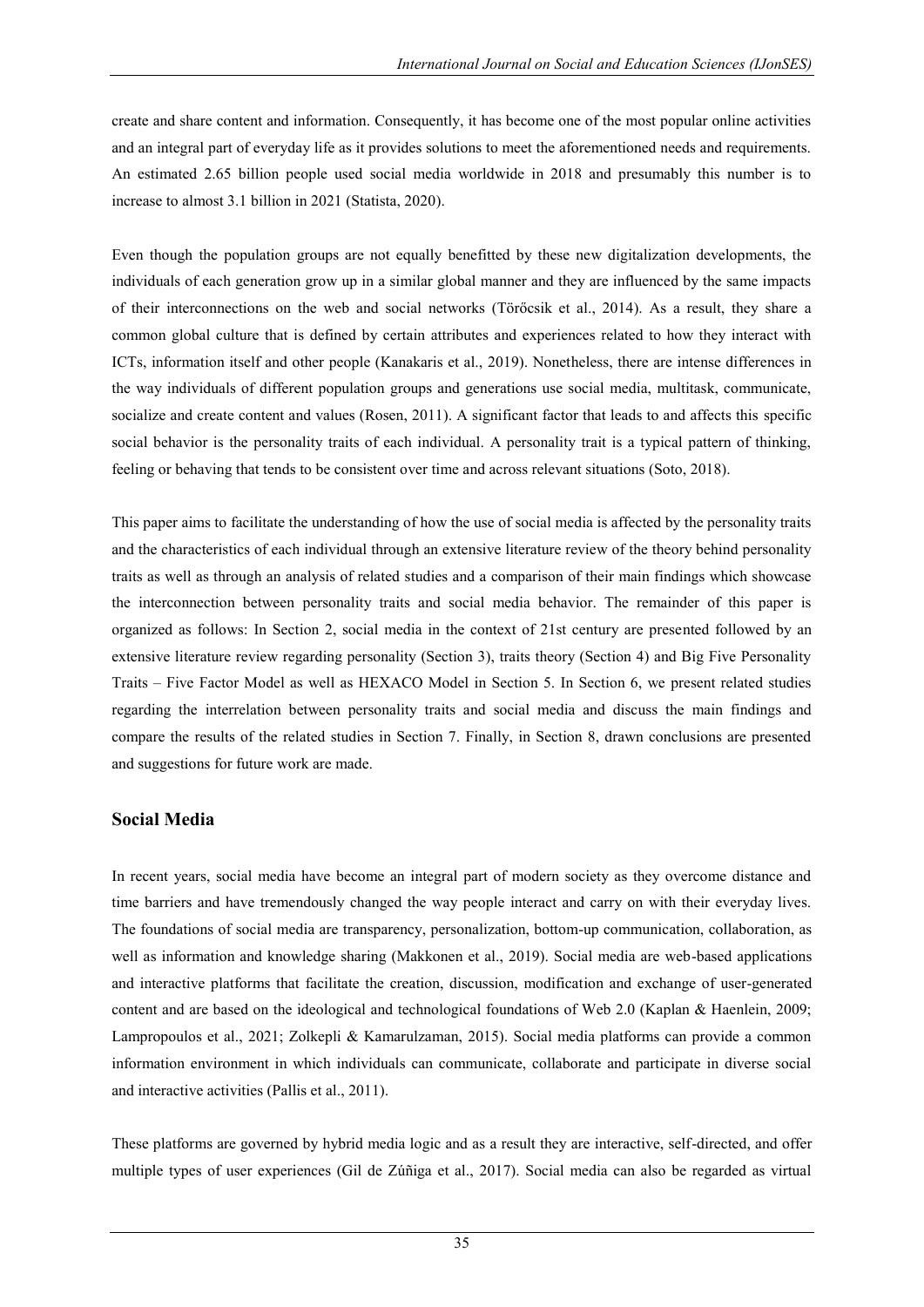collections of sharable user profiles (Hughes et al., 2012) or virtual communities (Dwyer et al., 2007) which foster the fundamental motivation factors of a sense of belonging and socialization (Özgüven & Mucan, 2013). Examples of social media include business and social networking sites, blogs, news delivery and collaborative sites, virtual worlds, podcasts, commerce and open-source software communities as well as creativity works and educational material sharing sites (Mangold & Faulds, 2009). Apart from the various kinds of social media, there are also different types of users. One example of this is Aimia's research report which defined, based on the behavioral variables of trust and control, six different social media "personas" (Rozen et al., 2012). The diverse users' population and their behavior render the aim to acquire more knowledge regarding how the different personality traits affect users' social media involvement and participation crucial.

#### **Personality**

Personality psychology focuses on defining and analyzing the tendencies that evoke behavioral differences that evolve from biological and environmental factors. The term personality derives from the Latin word "persona" which referred to the masks that actors wore in ancient Greek plays, and it usually refers to an individual's public image (Cervone & Pervin, 2013). While there is no generally agreed upon definition of personality, most theories focus on motivation and psychological interactions with one's environment (Kaplan & Sadock, 1989). Even though the variety of definitions and theories might be confusing, it does not mean that they are not useful or instructive as they offer insights into the intriguing question of the "self".

While taking into consideration the individual's interaction with the environment and with others, Rogers et al. (1959) defined personality or "self" as an organized, consistent, conceptual pattern of perception of characteristics and relationships of "I" or "me" along with the values attached to these concepts. According to Allport (1960) personality is the distinguishing and unique way an individual reacts to social stimuli and adapts to the social features of his/her environment. More specifically, personality is something innate which leads to characteristic behavior and thought. Eysenck (2013) regarded heredity and environment as fundamental factors to an individual's personality. Additionally, Eysenck stated that personality is relatively stable and it determines an individual's unique adjustment to the environment as well as his/her character, temperament, intellect and physique. Particularly, character corresponds to an individual's conative behavior, temperament stands for an individual's emotional behavior, intellect implies an individual's cognitive behavior and finally physique means bodily configuration and neuro-endocrine endowments (Mangal, 2009; Singh, 2012).

Freud (1961, 1989) characterized personality as something largely unconscious, hidden and unknown. Additionally, Freud presented theoretical constructs of "id", "superego" and "ego" which describe the activities and interactions of a person's mental life and consequently characterize his/her personality. "Id" seeks to restore one's own calm internal state by releasing tension. "Super-ego" can be regarded as an internal representation of ethical standards, ideals as well as moral aspects and rules of social behavior. "Ego" tries to express and satisfy the desires of the "id" in relation to the demands of the "super-ego" and the existent in the real-world opportunities and constraints.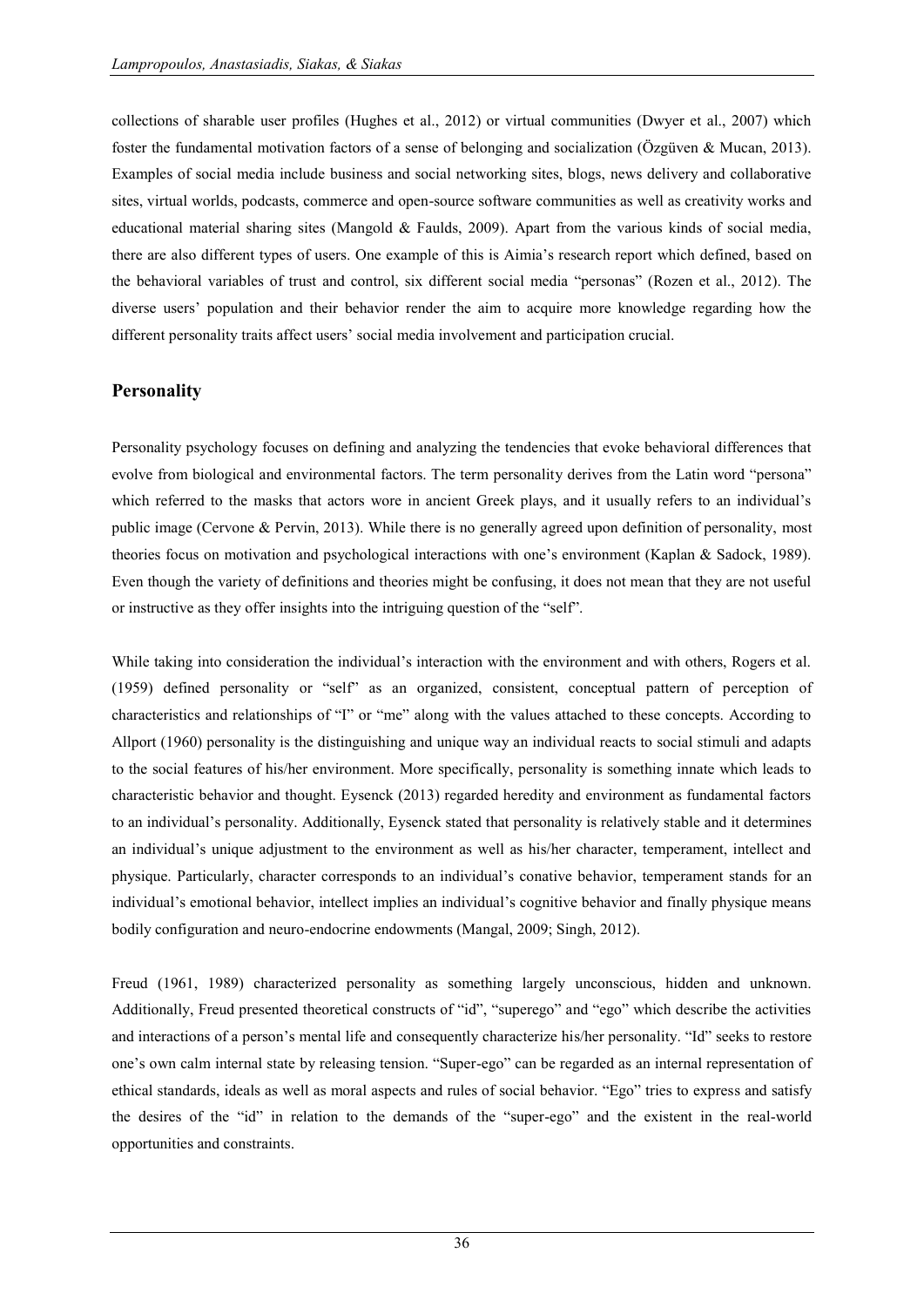Moreover, Cattell (1950) stated that personality is the factor which renders the prediction of an individual's behavior in a given situation feasible. Watson (1930) determined personality as the sum of an individual's behavior patterns, actions and reactions over a long enough period of time. Based on Woodworth and Marquis (2014), the individual's unique characteristics, expression, interests, way of thinking and acting, habits, attitudes, manners and own philosophy of life determine the total quality of his/her personality. Additionally, Prince (1915) stated that an individual's innate and/or acquired by experience dispositions, skills impulses, tendencies, appetites and instincts influence his/her personality. According to Munn (1961), the characteristic integration of an individual's structure, modes of behavior, interests, attitudes, capacities, abilities and aptitudes can define his/her personality. All in all, the individual's personality is determined not simply by his/her personality traits and characteristics but rather by their being combined and functioning together as a unified whole. Hence, personality includes everything about an individual, the assumed and vital, the experience-based and innate, the non-essential and essential, the conscious and semi-conscious activities (Lewin, 1948).

Furthermore, personality is regarded as something relatively stable to a large extent (Corr & Matthews, 2009; Eysenck, 2013) but it is also dynamically and continuously evolving based on each individual's unique traits and characteristics and along with his/her experiences and interaction with his/her environment. Even though personality is unique and specific for each individual, this uniqueness does not mean that individuals have nothing in common. Individuals with different personalities can still have some similar personality traits and characteristics, be influenced by the same environments and/or undergo the same experiences.

## **Trait Theory**

Trait theorists regard personality traits as the major factor that characterizes and determines an individual's personality. Consequently, trait-based personality theories focus on the identification and measurement of traits which can predict and determine a person's behavior, feelings and reactions in a given situation. Personality traits involve behaviors in a social context (De Raad, 2004). More specifically, these traits are aspects of personality that can be defined as habitual patterns of behavior, thought and emotion, influence behavior and are relatively stable and consistent throughout time and over different situations (Kassin, 2003). Due to the fact that personality traits constitute regularity in each person's behavior, they distinctively differ among individuals (Cervone & Pervin, 2013). The foundations of trait psychology were laid by Allport, Cattell and Eysenck in the 20th century.

Allport (1931) stated that traits play a motivating role in each act, resulting in the enrichment of the individual's separate adjustments to specific stimuli with that adverbial quality that is the very essence of personality. Moreover, Allport and Odbert (1936) defined traits as "generalized and personalized determining tendenciesconsistent and stable modes of an individual's adjustment to his environment". They differentiated traits from states which are temporary and induced by external circumstances and divided traits into cardinal traits, central traits and secondary traits. Even though cardinal traits are the rarest, they are the most dominant and intrinsically tied traits to an individual's personality. Central traits are more common and constitute the basic traits of an individual's personality. Secondary traits are the least conspicuous, generalized and consistent as they are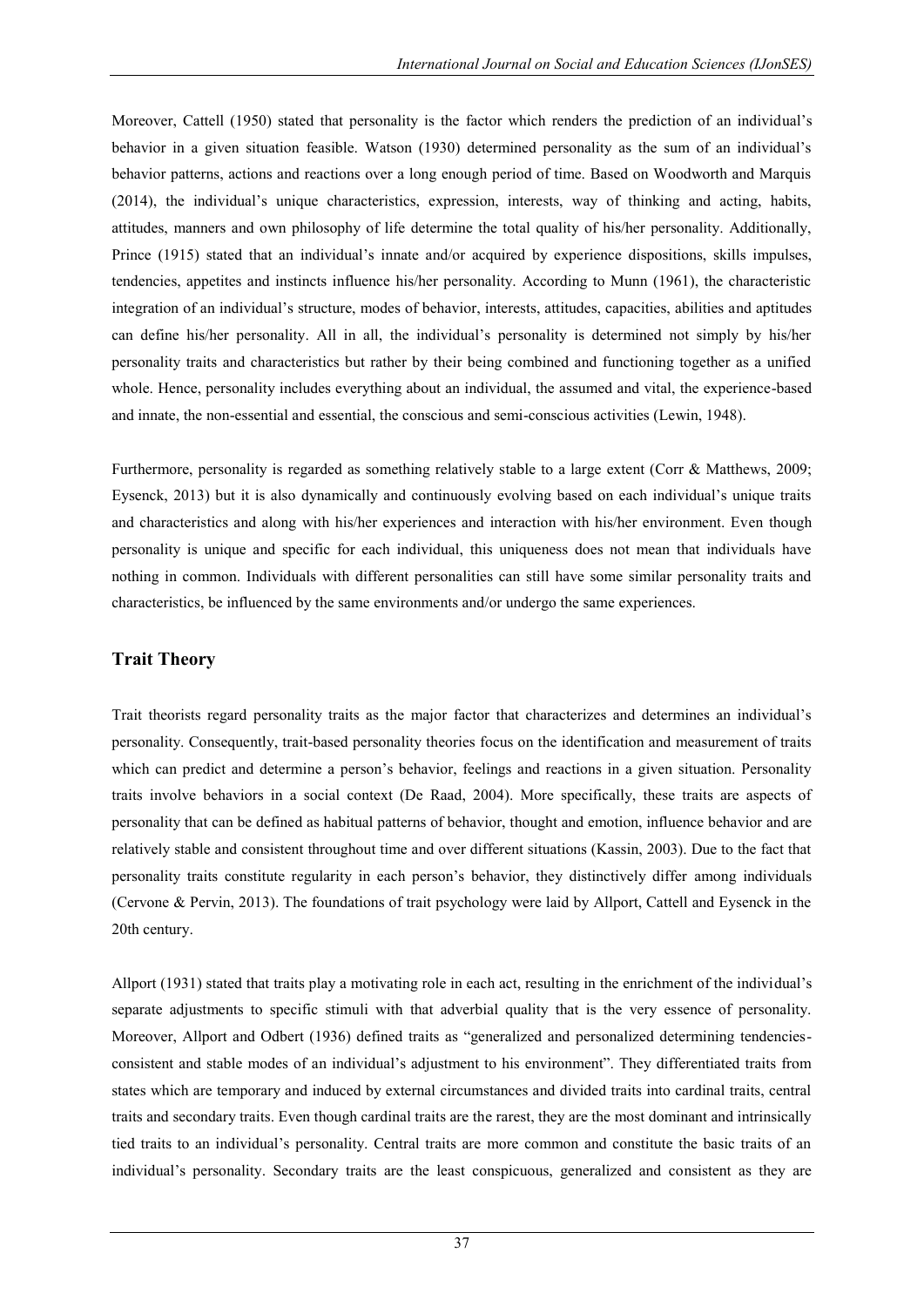noticeable only in certain situations. Believing that personality is biologically determined at birth and shaped by a person's environmental experience, Allport (1937) emphasized the uniqueness of the individual and the internal cognitive and motivational processes that influence behavior. Moreover, he stated that in order to understand human behavior, its consistency and variability, both trait and situation concepts are necessary as traits are only expressed and aroused in certain situations.

Cattell was a pioneer advocate of using factor analytic methods to explore empirically the basic dimensions of personality, motivation, and cognitive abilities. Additionally, Cattell (1957) found that personality structure was hierarchical, with both primary and secondary stratum level traits. Moreover, Cattell (1950) distinguished personality traits between surface traits which are clusters of overt behavior responses that appear intercorrelated and represent superficial behavioral tendencies and source traits which are the underlying basic variables and factors of an individual's personality. After extensive research using factor analysis techniques, Cattell (1966) identified sixteen basic source traits which he regarded as the fundamental components of personality. These personality traits formed the basis of his widely known Sixteen Personality Factor Questionnaire (16PF) (Cattell et al., 1970).

Eysenck tried to find a simpler and more basic structure of personality traits which could serve as the basis of a scientific model that is parsimonious and also of applications that are simple and practical (Cervone & Pervin, 2013). Eysenck argued that a type of nervous system that affects their ability to learn and adapt to the environment is inherited by individuals and based his proposed theory of personality on biological factors (Eysenck, 1952, 1967, 1982). Engler (2013) emphasized the significance of understanding the biological foundations of personality traits and hence, he tried to find reliable measures of individual differences that would facilitate the identification of the biological foundations of each trait. In order to reduce behavioral factors into a simple set of independent factors that could be grouped together under separate dimensions, he used the factor analysis technique. These factor-analytic trait dimensions, named "superfactors" were at the highest level of a hierarchy of traits and could be divided into narrower traits. Eysenck first identified the extraversion – introversion (E) and neuroticism (N) factors (Eysenck, 1947) and later on he added a third factor, named psychoticism (P) (Eysenck & Eysenck, 1976a). These three factors comprise Eysenck's complete model of personality structure which is also known as PEN model. Furthermore, in order to address and assess the traits described in this model, Eysenck and Eysenck (1976b) developed the Eysenck Personality Questionnaire (EPQ).

#### **Big Five Personality Traits – Five Factor Model**

The trait theories of personality suggest that each person's personality consist of a number of different characteristics. Many studies suggest that in order to organize the individual personality differences, five broad, bipolar dimensions known as the Big Five personality traits are necessary as they form a potential basic model for delineating the structure of personality (Goldberg, 1981, 1990, 1993; John, 1990; John et al., 2008; Kell et al., 2010; McCrae & Costa, 1987; McCrae & Costa Jr, 2008; Norman, 1963). The concept of Big Five rests on factor analyses of trait terms in the natural language, cross-cultural research testing the universality of trait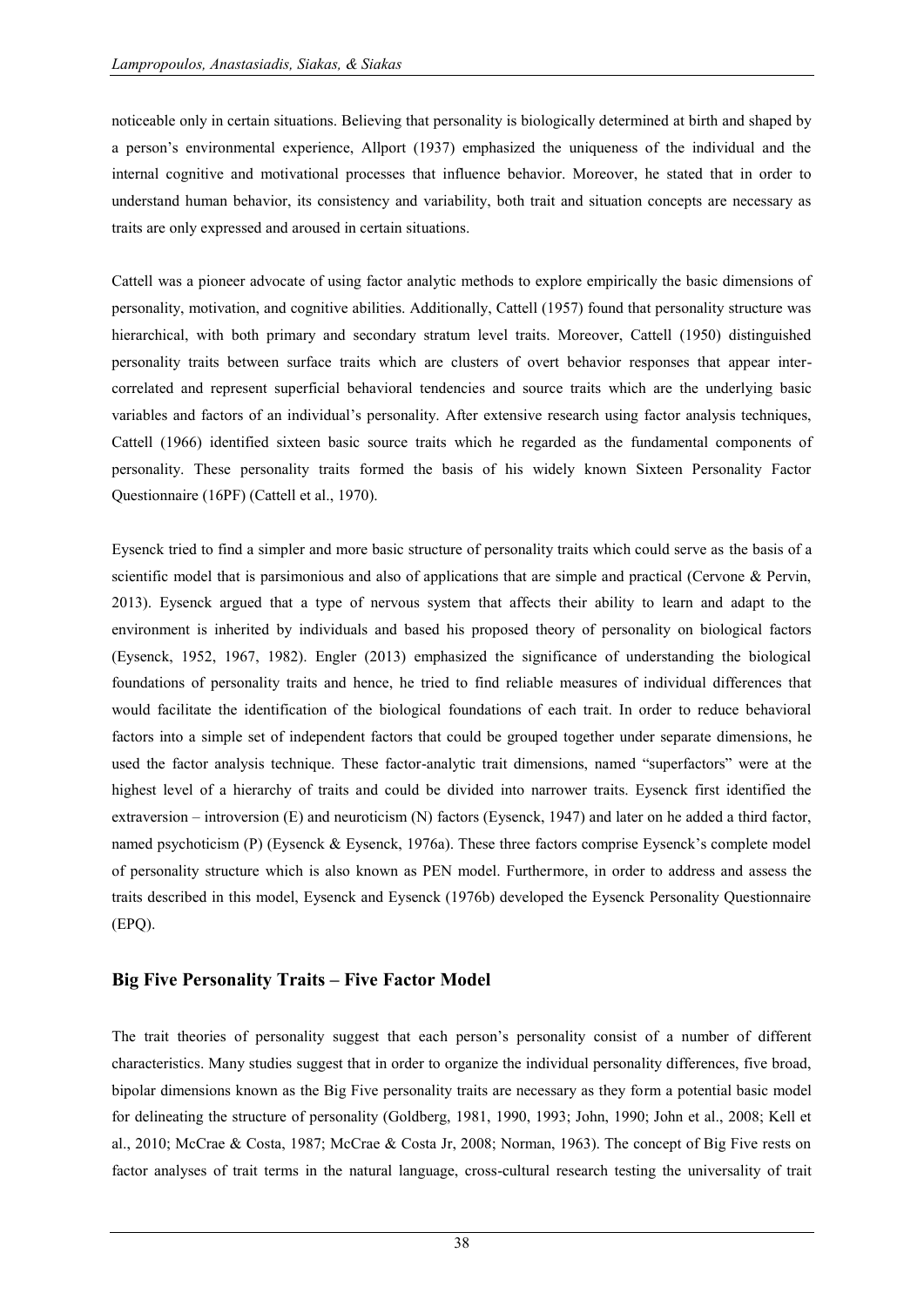dimensions as well as the relation of trait questionnaires to other questionnaires and ratings (Cervone & Pervin, 2013).

Digman (1996) presented and analyzed the history of and convergence regarding the Five-Factor Model of personality traits and explained how this model was more acceptable after a key seminar by Goldberg (1983) and the development of the first five factor inventory and its comparison with other models (Costa & McCrae, 1985). John et al. (1999) also went over the history of the Big Five trait taxonomy and they analyzed its measurements and its central theoretical perspectives. The most commonly used labels to address the Big Five factors are openness, conscientiousness, extraversion, agreeableness, and neuroticism (Loehlin, 1992; Salami, 2011) and the acronym OCEAN was proposed to better address and more easily remember them (John, 1990). The extraversion and neuroticism traits of Big Five have many similarities with the traits with the same name proposed by Eysenck and the psychoticism trait corresponds to the conscientiousness and agreeableness Big Five traits (Goldberg & Rosolack, 1994).

Big Five derived from the language study and the factor analysis of personality questionnaires. The former resulted in a descriptive model of personality traits which was translated into different languages and the latter resulted in an explanatory hypothesis about substantially inherited dispositional biological traits, named Five-Factor Model (FFM) (Engler, 2013). Even though the two have a lot in common, they are not considered identical (John & Robins, 1993). After presenting their Five-Factor Model, which is a factor-analytic trait approach that capitalizes on the best aspects of the contributions made by the previous theories (McCrae  $\&$ Costa, 1987), McCrae and Costa suggested that the Big Five personality structure is a human universal (McCrae & Costa Jr, 2008, 1997) and additionally, showcased that all five factors were considerably reliable and valid and remained relatively stable throughout an individual's adulthood (McCrae and Costa Jr, 2008).

More recent studies also verified the stability of the Big Five traits (Cobb-Clark & Schurer, 2012; Specht et al., 2011; Wortman et al., 2012). Based on Costa and McCrae (1992), the OCEAN traits can be described as follows:

- Openness: is the measure of how open to experience, open-minded, creative and imaginative an individual is and it describes the breadth, depth, and complexity of an individual's mental and experiential life. Individuals that belong to the openness dimension are characterized as curious, creative, original etc.
- Conscientiousness: is the measure of how thoughtful and organized an individual is and it describes taskand goal-directed behavior and socially required impulse control as well as the individual's orderliness, thoroughness and work ethic. Individuals that belong to the conscientiousness dimension are characterized as reliable, self-disciplined, ambitious etc.
- Extraversion: is the measure of how active, person-oriented, sociable an individual is, and it describes his/her interpersonal status, excitability, assertiveness and expressiveness. Individuals that belong to the extraversion dimension are characterized as active, person-oriented, talkative etc.
- Agreeableness: is the measure of how friendly people are and how easily an individual connects with others and it describes people that are usually sympathetic, kind, altruistic. Individuals that belong to the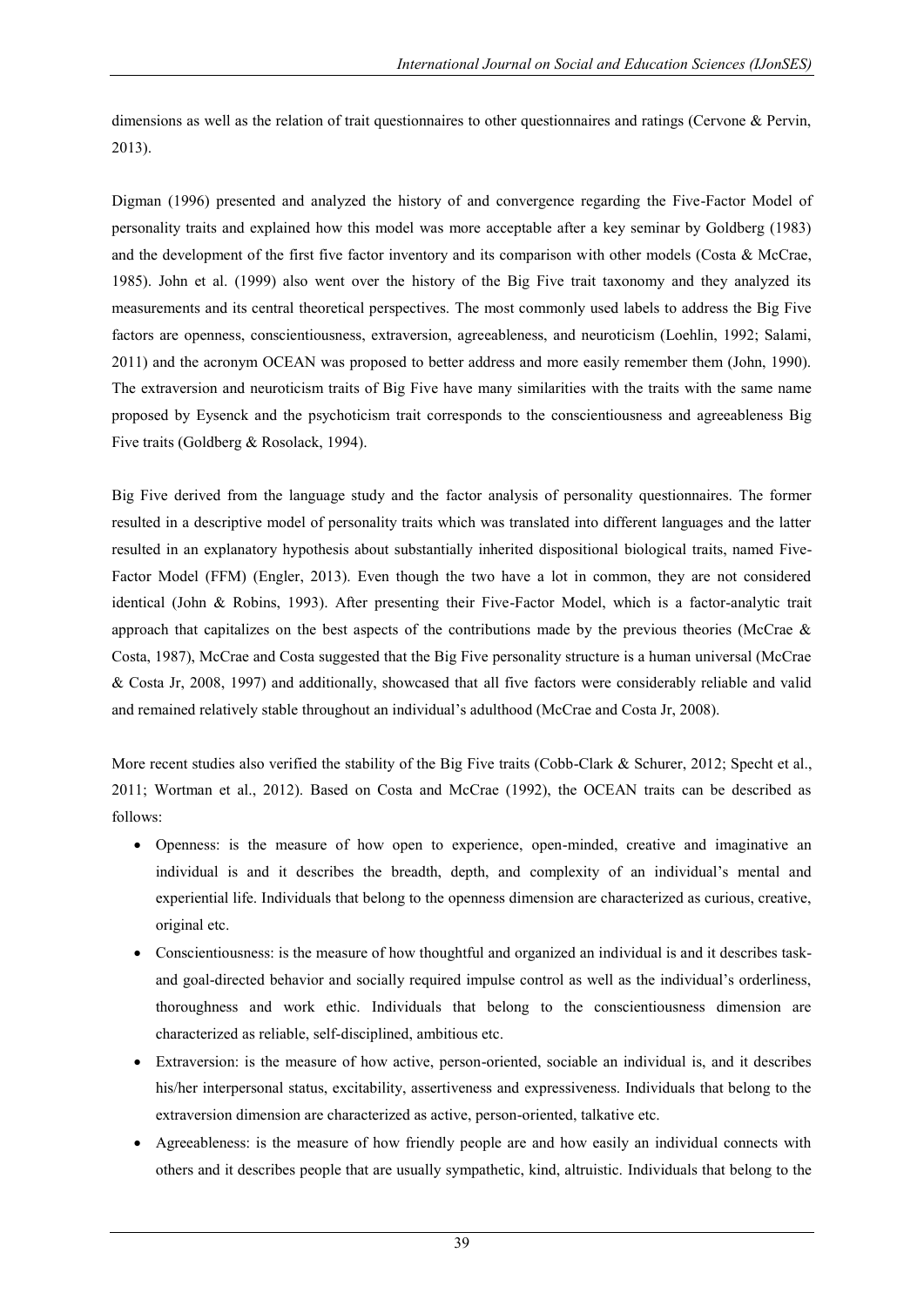agreeableness dimension are characterized as good-natured, straightforward, helpful, trusting etc.

 Neuroticism: is the measure of an individual's affect and emotional control and stability. Individuals that belong to the neuroticism dimension are characterized as worrying, anxious, nervous, insecure, stressed etc.

A variety of questionnaires has been developed to measure, assess and evaluate the Big Five personality factors. Some of the most renowned questionnaires include the NEO-Personality Inventory Revised (NEO-PI-R) (Costa & McCrae, 1985, 1989, 1992; Costa Jr & McCrae, 1990, 2008; McCrae & Costa, 1987; McCrae and Costa Jr, 1990), the International Personality Item Pool (IPIP) (Goldberg, 1992; Goldberg et al., 2006; International Personality Item Pool, 2019), the Ten-Item Personality Inventory (TIPI) (Gosling et al., 2003), the Big Five Aspect Scales (BFAS) (DeYoung et al., 2007) and so on.

#### **HEXACO Model**

Big Five model has a consensus position among trait psychologists and its factors turn out to be not only essential but also reasonably sufficient to describe the average personality differences among individuals (Corr & Matthews, 2009). In addition, the Five-Factor Model accounts for variations in both abnormal and normal personalities effectively (Markon et al., 2005). Nonetheless, the completeness of the Five-Factor Model regarding its ability of capturing the major sources of human personality variation was questioned.

Ashton et al. (2004) proposed that individuals may have similarities regarding the OCEAN factors but differ in another factor which is honesty - humility (H). This sixth factor describes the individuals' differences in the tendency to be honest, sincere, modest and humble as opposed to cunning, untruthful, arrogant and disloyal. As a result, the HEXACO model of personality structure which is a six-dimensional model of human personality was created (Ashton et al., 2004; Ashton & Lee, 2008; Lee & Ashton, 2013). More specifically, the HEXACO model conceptualizes human personality in terms of six dimensions which are honesty - humility (H), emotionality (E), extraversion (X), agreeableness (A), conscientiousness (C) and openness to experience (O). The model shares several common elements with other trait-based models and taxonomies as it builds on the previous work of Costa Jr and McCrae (2008) and Goldberg (1993) and was based on findings from a series of lexical studies in which the HEXACO emergent factors were revealed (Lee and Ashton, 2008). Later on, they developed the HEXACO Personality Inventory-Revised (HEXACO-PI-R) report form which assesses through a series of questions the six broad HEXACO personality factors, each of which contains four narrower personality characteristics, named facets (Ashton & Lee, 2007, 2009; Lee & Ashton, 2008, 2004). Finally, in their model assessment, they provided evidence that honesty – humility can be considered as a significant factor in measuring an individual's personality.

#### **Related Work**

Many studies have been carried out which explored the different aspects and correlations between users' personality traits and their social media use. Amiel and Sargent (2004) also suggested that individuals with high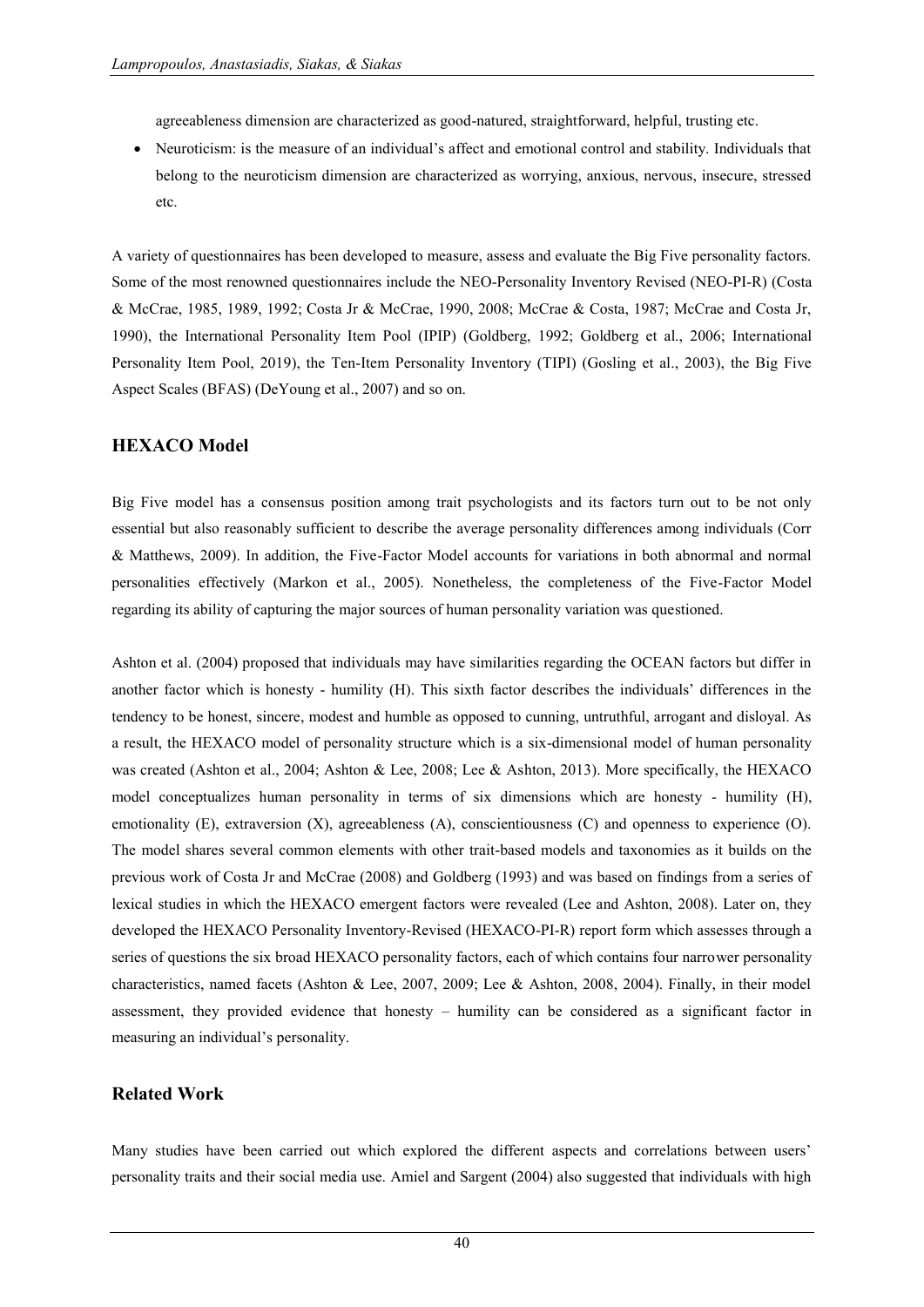extraversion may use computer mediated communication as a social tool but not as a substitute for real-world social interactions. Additionally, they reported that individuals with high neuroticism use the Internet to be informed and feel a sense of belonging. Ross et al. (2009) highlighted that high level of openness was associated with greater online sociability function use. In addition, they reported that although individuals with high extraversion were part of more online groups, this specific trait was not significantly related to the time spent online, the use of the communicative Facebook features or the number of online friends. Correa et al. (2010) investigated the relationship between personality traits and social media use as well as the effect of age and gender. Their study revealed that extraversion and openness to experiences were positively related to social media use, whereas emotional stability was a negative predictor. Their findings differed by gender and age. More specifically, the relationship between extraversion and social media use was particularly important among young adults. They also reported that even though both men and women with high extraversion were likely to use social media more frequently, only the men with greater degrees of emotional instability tended to be more regular users. Based on their study, openness to new experiences emerged as an important personality predictor of the frequency of social media use, especially for the more mature segment of their sample. Finally, they highlighted that extraversion personality trait was the strongest predictor of social media use.

Özgüven and Mucan (2013), in their study regarding the relationship between social media and users' personality factors, used a questionnaire consisting of the five-factor model of personality, a life satisfaction scale and a social media marketing activities scale. Their results demonstrated that the personality traits of conscientiousness and openness to experience, the demographic attributes of education and income level as well as life satisfaction are significant predictors of social media use. In their research, Alan and Kabadayı (2016) focused on identifying the personality traits of Generation Y, also called millennials, which affect their social media usage. According to their results, individuals with a high level of extraversion and openness are more inclined to use social media platforms. Moreover, individuals with high level of neuroticism, agreeableness and conscientiousness are more prone to reject all kind of social media platforms. In their study, Gil de Zúñiga et al. (2017) used data from 20 different countries to look into the relationship between people's personality traits and social media use. Based on their results, people who are more extraverted, agreeable, open and conscientious are likely to use social media more frequently. Additionally, they highlighted that the more emotionally stable people are, the less time they spend on social media consuming information and/or socializing.

Liu and Campbell (2017) conducted a meta-analysis regarding the relationships between stability, plasticity, the Big Five personality traits and social network site use. Based on their results, stability was negatively correlated with social network site activities, whereas plasticity was a positive predictor. Additionally, extraversion and openness were the strongest predictors of social network site use, while conscientiousness, neuroticism, and agreeableness only correlated with a few activities. Whaite et al. (2018) analyzed the correlation between social media use, different personality traits and social isolation. They reported that neuroticism is associated with increased social isolation, whereas extraversion and agreeableness are associated with decreased social isolation. Furthermore, they highlighted that the association between social media use and social isolation differentiated based on the level of conscientiousness. More specifically, the use of social media for individuals with lower level of conscientiousness poses a higher risk of social isolation than those with high level of conscientiousness.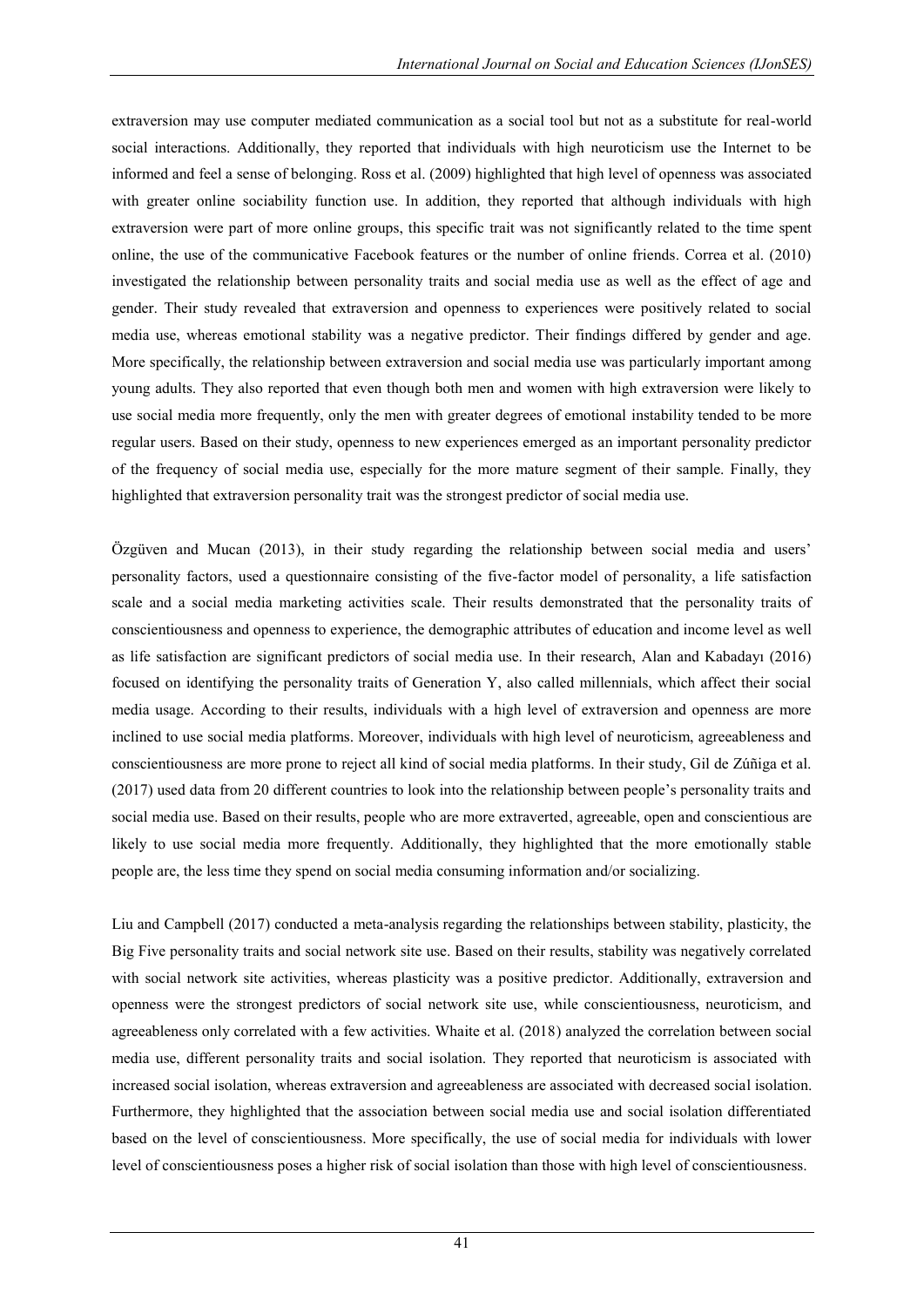Other studies looked into the effect of users' personality traits in regard to specific social media sites. Hughes et al. (2012) investigated whether the Big Five personality traits, sociability and the need for cognition were related to socializing and information seeking and exchange in Facebook and Twitter. Their results showed that these correlations were not as straightforward or as influential as it was presented in some previous research. Additionally, they found differences in users' personality regarding their most preferable social networking service and the way they use them. They highlighted that different people use the same sites for different purposes. Jenkins-Guarnieri et al. (2012) looked into how Big Five personality traits, attachment style and selfesteem were related to perceptions of interpersonal competency and Facebook use. Based on their study, extraversion was the only trait positively related to the intensity of Facebook use and was associated with perceived interpersonal competency at initiating relationships.

Skues et al. (2012) examined the relationships between Facebook use, self-esteem, loneliness, narcissism and three of the Big Five personality traits, namely neuroticism, extraversion and openness. Their results showed that Facebook use did not have significant associations with extraversion, neuroticism, self-esteem and narcissism. Additionally, individuals with higher level of openness reported spending more time on Facebook. Moreover, individuals with higher levels of loneliness reported having more Facebook friends and they suggested that these individuals use the site to compensate for their lack of offline relationships. In contrast, the study of Lampe et al. (2006) suggested that individuals largely employ Facebook as a surveillance tool to maintain relationships and to learn more about the people they meet offline and are less likely to use the site to initiate new connections.

Seidman (2013) sought to pinpoint the link between the Big Five personality traits and the use of Facebook with a view to fulfilling users' needs of belonging and self-presentation. She came to the conclusions that the best predictors of belongingness-related behaviors and motivations were high agreeableness and neuroticism, while low conscientiousness and high neuroticism were the best predictors of self-presentational behaviors. Moreover, the more frequent use of Facebook was associated with extraversion, while neuroticism was positively associated with the expression of ideal and hidden self-aspects. Based on the results, the tendency to express one's actual self was positively associated with neuroticism, agreeableness and extraversion. Additionally, individuals with high conscientiousness were more cautious regarding their online self-presentation.

Eftekhar et al. (2014) examined the relationship between the Big Five personality traits and Facebook users' photo-related activities by encoding basic Facebook visual features. They correlated i) extraversion with the total number of Facebook friends, uploaded photos and cover photos, ii) neuroticism with the total number of uploaded photos and the average number of photos per album, iii) agreeableness with the average number of "likes" and "comments" per profile picture and iv) conscientiousness with the total number of self-generated albums and uploaded videos. Based on their findings, users with different personality types set up albums and upload photos differently.

Finally, they detected personality traits and overall Facebook experience as significant predictors of both the level of visual presence and visual interaction on Facebook. Lin et al. (2017) explored the relationships between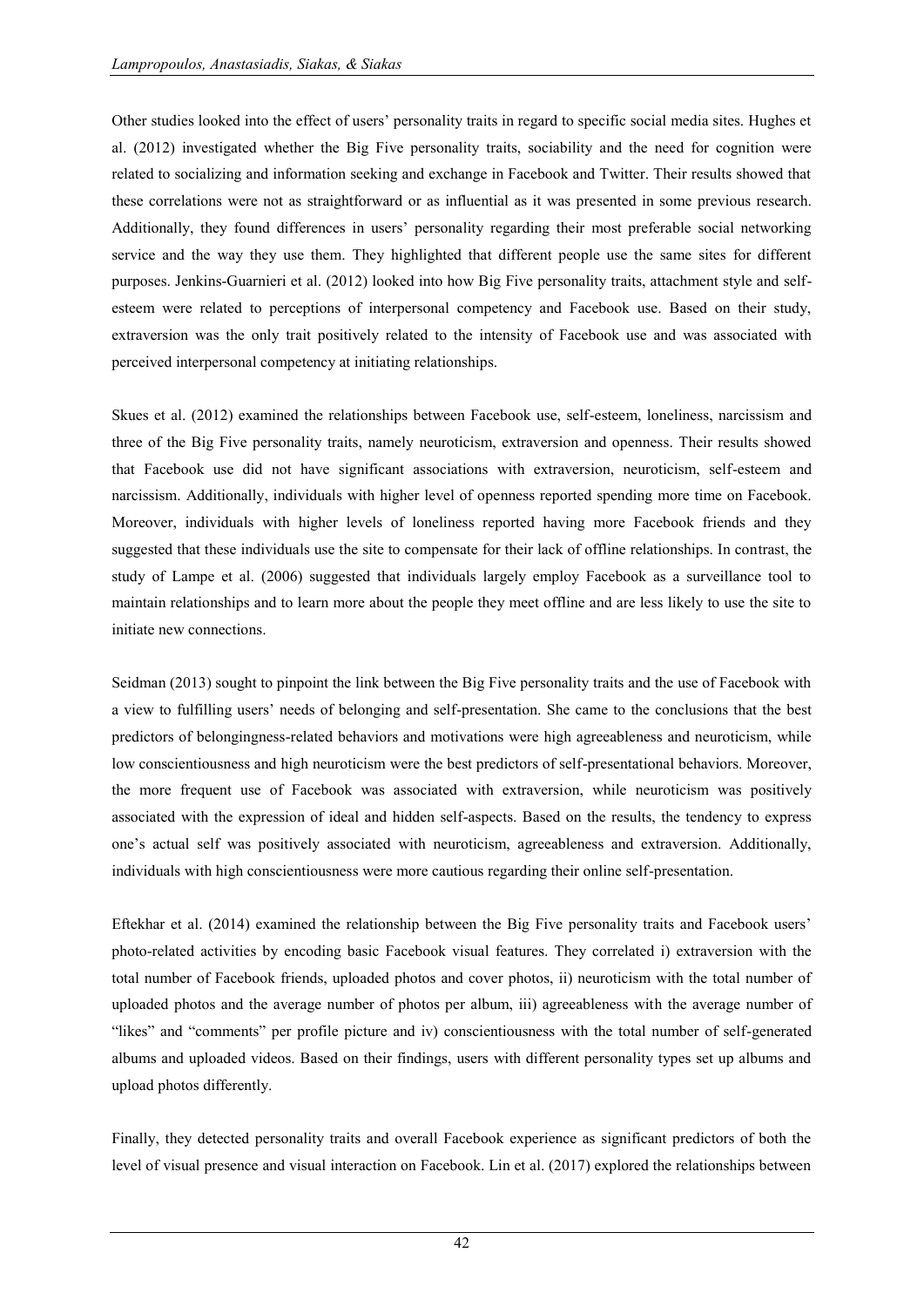the use of Facebook and Pinterest and users' personality traits and motivations as well as the impact of these social media platforms on users' negative emotional experiences. Based on their results, extraversion and openness were positive predictors of social media use and influenced their motivations. In addition, neuroticism impacted the socialization and information seeking motivations positively. On the other hand, conscientiousness and agreeableness influenced users' fulfillment of self-status seeking needs negatively.

#### **Discussion**

Individuals' personality traits greatly affect their everyday life and career development. The frequency and the way of their using social media is no exception to that. Nonetheless, it is understandable that some personality traits are more influential than some others in certain cases.

Based on the findings of the related studies, which are summarized in Table 1, extraversion and openness are regarded as the most important personality traits that affect an individual's social media use and engagement while conscientiousness, agreeableness and neuroticism are factors which affect the use of social media to a lesser extent.

It can be said that the personality traits greatly affect an individual's social media use and engagement, selection and habits. It is easier for people that are more open to new experiences and that are more sociable, active and outgoing to make friends, join in discussions and groups and express themselves both in real life scenarios as well as in online environments. These people usually feel less social isolation in their lives something which also reflects their online presence. On the other hand, people who are less open and extravert might have difficulty in making online friends.

In addition, emotional stability and self-awareness deeply affect the use of social media. Individuals that are more stable emotionally spend less amount of time on social media (Correa et al., 2010; Gil de Zúñiga et al., 2017; Liu & Campbell, 2017). The emotions or the feelings that someone experiences can significantly affect not only their social media use but also their need to feel a sense of belonging and that they are surrounded by friends and supportive people. Individuals that feel lonely and isolated in their everyday life are more likely to seek to make more online friends through social media (Skues et al., 2012). Conscientiousness plays a major role in this matter (Whaite et al., 2018). Personality traits can also affect one's addiction and empathy towards social media even from a young age (Dalvi-Esfahani et al., 2021).

Moreover, even though people might share the same personality traits, another vital factor that influences the use of social media is an individual's purpose of using such platforms, as people use social media for different reasons and goals (Hughes et al., 2012). As the interconnection between personality traits and social media use is strong, it is worth noting that it is also possible to predict an individual's personality traits based on their online presence, footprints and behavior as well as the content they upload and consume (Adali  $\&$  Golbeck, 2012; Azucar et al., 2018; Ferwerda et al., 2015; Golbeck et al., 2011).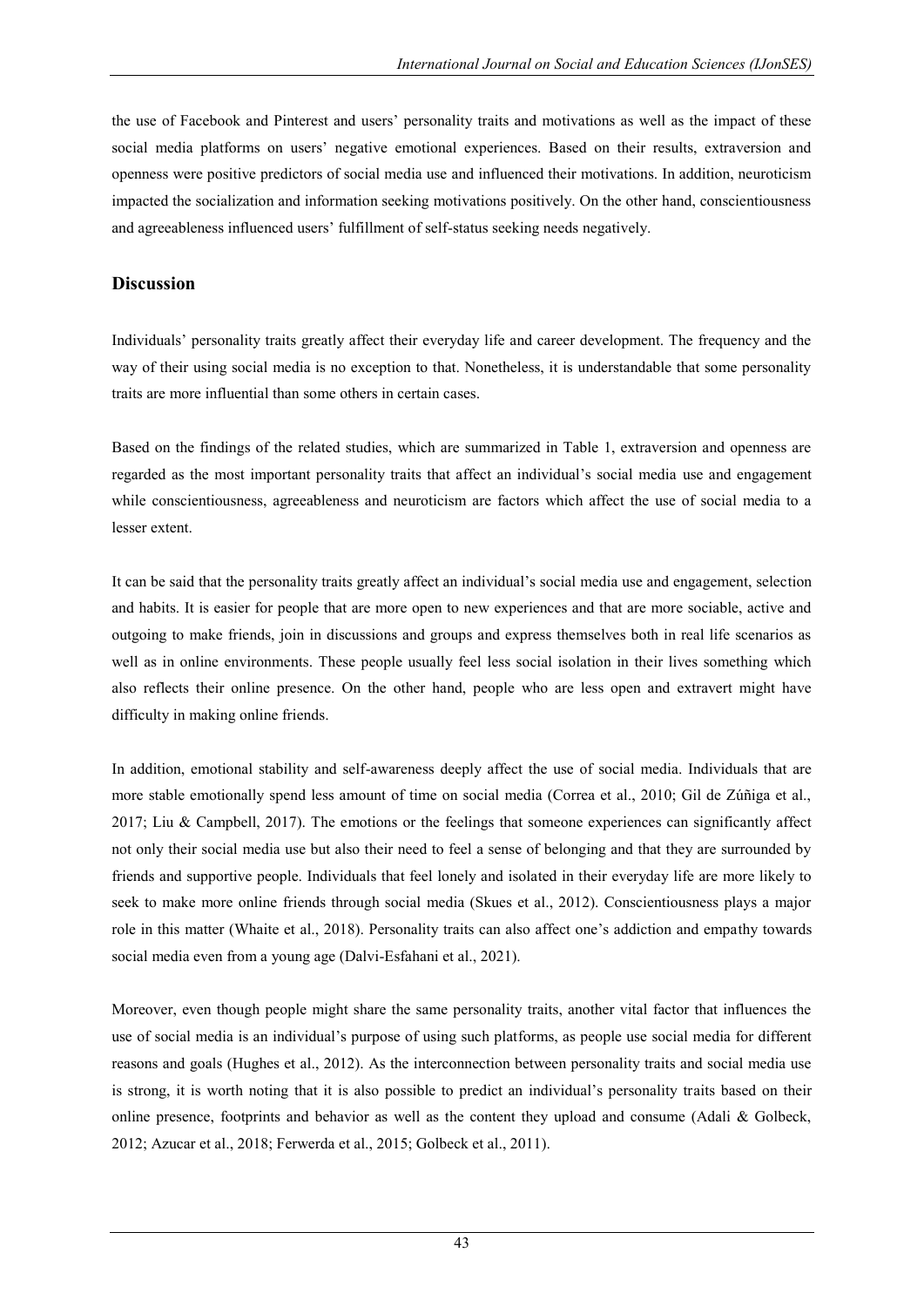|                                                                                      | Openness                                                                                                        | Conscientiousness                                                               | Extraversion                                                                                                                                                                                                        | Agreeableness                                                                                                       | Neuroticisms                                                                                                                            |
|--------------------------------------------------------------------------------------|-----------------------------------------------------------------------------------------------------------------|---------------------------------------------------------------------------------|---------------------------------------------------------------------------------------------------------------------------------------------------------------------------------------------------------------------|---------------------------------------------------------------------------------------------------------------------|-----------------------------------------------------------------------------------------------------------------------------------------|
| Amiel<br>and<br>Sargant<br>(2004)<br>Ross et al<br>(2009)<br>Correa et<br>al. (2010) | Positive predictor<br>of greater online<br>sociability<br>Positive predictor<br>of frequent social<br>media use |                                                                                 | Strongest predictor of<br>using computer mediated<br>communication as a<br>social tool<br>Positive predictor of<br>belongingness to more<br>online groups<br>Strongest positive<br>predictor of social media<br>use |                                                                                                                     | Use internet to be<br>informed and feel a<br>sense of belonging                                                                         |
| Özgüven<br>and<br>Mucan<br>(2013)                                                    | Significant<br>predictor of social<br>media use                                                                 | Significant predictor of<br>social media use                                    |                                                                                                                                                                                                                     |                                                                                                                     |                                                                                                                                         |
| Alan and<br>Kabadayi<br>(2016)<br>Gil de                                             | Inclined to<br>frequent social<br>media use<br>Positive predictor                                               | Prone to reject social<br>media                                                 | Inclined to frequent social<br>media use                                                                                                                                                                            | Prone to reject<br>social media<br>Positive predictor of                                                            | Prone to reject social<br>media                                                                                                         |
| Zúñiga et<br>al. $(2017)$                                                            | of frequent social<br>media use                                                                                 | Positive predictor of<br>frequent social media use                              | Positive predictor of<br>frequent social media use                                                                                                                                                                  | frequent social<br>media use                                                                                        |                                                                                                                                         |
| Liu and<br>Campbell<br>(2017)                                                        | Strongest<br>predictor of social<br>media use<br>Openness                                                       | Slight correlation with<br>some social media<br>activities<br>Conscientiousness | Strongest predictor of<br>social media use<br>Extraversion                                                                                                                                                          | Slight correlation<br>with some social<br>media activities<br>Agreeableness                                         | Slight correlation with<br>some social media<br>activities<br>Neuroticisms                                                              |
| Whaite et<br>al. (2018)                                                              |                                                                                                                 | Correlates with the risk<br>of isolation                                        | Decreased social isolation                                                                                                                                                                                          | Decreased social<br>isolation                                                                                       | Increased social<br>isolation                                                                                                           |
| Skues et<br>al. $(2012)$                                                             | Positive predictor<br>of frequent social<br>media use                                                           |                                                                                 | Not a significant predictor<br>of social media use                                                                                                                                                                  |                                                                                                                     | Not a significant<br>predictor to social<br>media use                                                                                   |
| Jenkins-<br>Guarnieri<br>et al.<br>(2012)                                            |                                                                                                                 |                                                                                 | Positive predictor of<br>frequent social media use                                                                                                                                                                  |                                                                                                                     |                                                                                                                                         |
| Seidman<br>(2013)                                                                    |                                                                                                                 | Best predictor of online<br>self-presentational<br>behaviors                    | Predictor of social media<br>use and tendency to<br>express one's actual self                                                                                                                                       | Predictor of<br>belonging-ness<br>related behaviors,<br>motivations and<br>tendency to express<br>one's actual self | Predictor of<br>belonging-ness<br>related behaviors,<br>motivations and<br>tendency to express<br>one's actual self and<br>self-aspects |
| Eftekhar<br>et al.<br>(2014)                                                         |                                                                                                                 | Number of self-generated<br>albums and uploaded<br>videos                       | Number of online friends<br>and photos uploaded                                                                                                                                                                     | Average number of<br>likes and comments<br>per profile picture                                                      | Number of uploaded<br>photos and photos<br>within each album                                                                            |
| Lin et al.<br>(2017)                                                                 | Positive predictor<br>of social media<br>use that<br>influences one's<br>motivation                             | Negative predictor of<br>ones' fulfillment of self-<br>status seeking needs     | Positive predictor of<br>social media use that<br>influences one's<br>motivation                                                                                                                                    | Negative predictor<br>of ones' fulfillment<br>of self-status<br>seeking needs                                       | Positive predictor of<br>one's socialization<br>and information<br>seeking motivations                                                  |

|  | Table 1. Summary of the Main Findings of the Related Work |  |  |  |
|--|-----------------------------------------------------------|--|--|--|
|  |                                                           |  |  |  |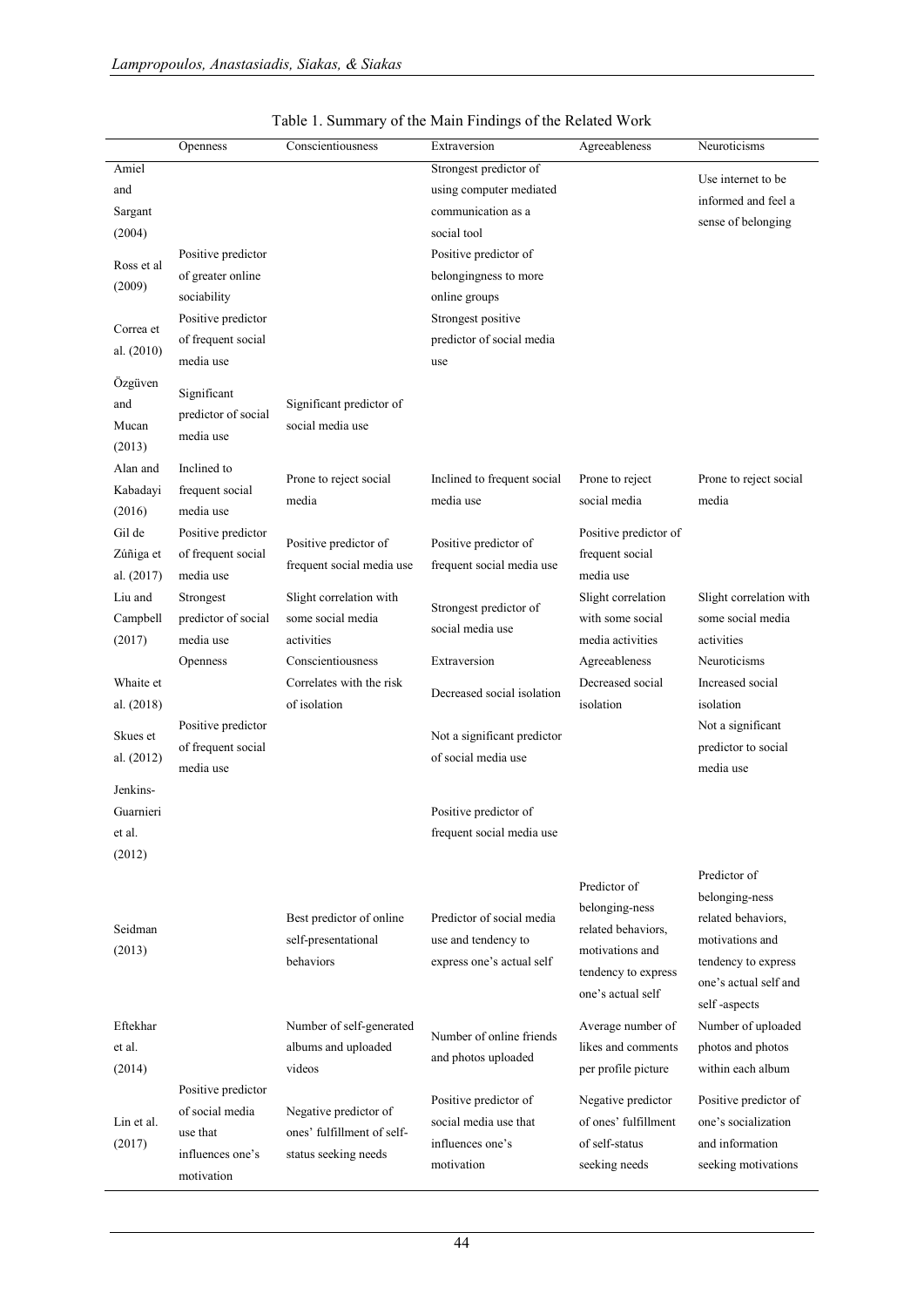#### **Conclusion**

Personality traits are an integral part of each individual and they continuously shape from a young age throughout one's life. Besides the individual's characteristics, their personality traits are also affected by their experiences, the people that surround them and their environment and tend to be consistent over time and across relevant situations. They constitute a crucial part in developing and shaping one's self, character and beliefs. Social media are becoming more and more popular and are applied in numerous domains as they enable users to interact, communicate and collaborate in real time. In order to reap their benefits, it is important to understand how and why users use and engage themselves in social media. Consequently, it is vital to comprehend the role that personality traits play in the psychological dynamics underlying social media use.

This paper aimed at enhancing the understanding of how each individual's personality traits and characteristics influence their use of social media. For that reason, an extensive literature review of trait theory and personality traits was conducted as well as an analysis and comparison of related studies. Based on the findings of this study, the close interconnection between social media use and engagement and personality traits was highlighted. Furthermore, some personality traits affect an individual's social media use to a greater extent. Openness and extraversion are the two most significant positive predictors of social media use while conscientiousness, agreeableness and neuroticism can also affect it but at a lesser degree. It can be concluded that personality traits have a drastic impact on social media use and engagement. Further work will focus on using the IPIP which is based on the five-factor model in order to relate the big five personality traits to factors decisive for social network behavior, such as the intensity and type of social media activity. Emphasis will also be put on assessing how personality traits impact the use of social media for educational purposes.

#### **References**

- Adali, S., & Golbeck, J. (2012). Predicting personality with social behavior. In *2012 IEEE/ACM International Conference on Advances in Social Networks Analysis and Mining,* IEEE, 302-309. <https://doi.org/10.1109/ASONAM.2012.58>
- Alan, A. K., & Kabadayı, E. T. (2016). The effect of personal factors on social media usage of young consumers. *Procedia-Social and Behavioral Sciences*, *235*, 595–602. <https://doi.org/10.1016/j.sbspro.2016.11.086>
- Allport, G. W. (1931). What is a trait of personality? *The Journal of Abnormal and Social Psychology*, *25*(4), 368–372.<https://doi.org/10.1037/h0075406>
- Allport, G. W. (1937). *Personality: A psychological interpretation*. Rinehart & Winston. <https://doi.org/10.1177/0002716238198001142>
- Allport, G. W. (1960). *Personality and social encounter: Selected essays*. Beacon.
- Allport, G. W., & Odbert, H. S. (1936). Trait-names: A psycho-lexical study. *Psychological Monographs*, *47*(1), 1–171.<https://doi.org/10.1037/h0093360>
- Amiel, T., & Sargent, S. L. (2004). Individual differences in internet usage motives. *Computers in Human Behavior*, *20*(6), 711–726[. https://doi.org/10.1016/j.chb.2004.09.002](https://doi.org/10.1016/j.chb.2004.09.002)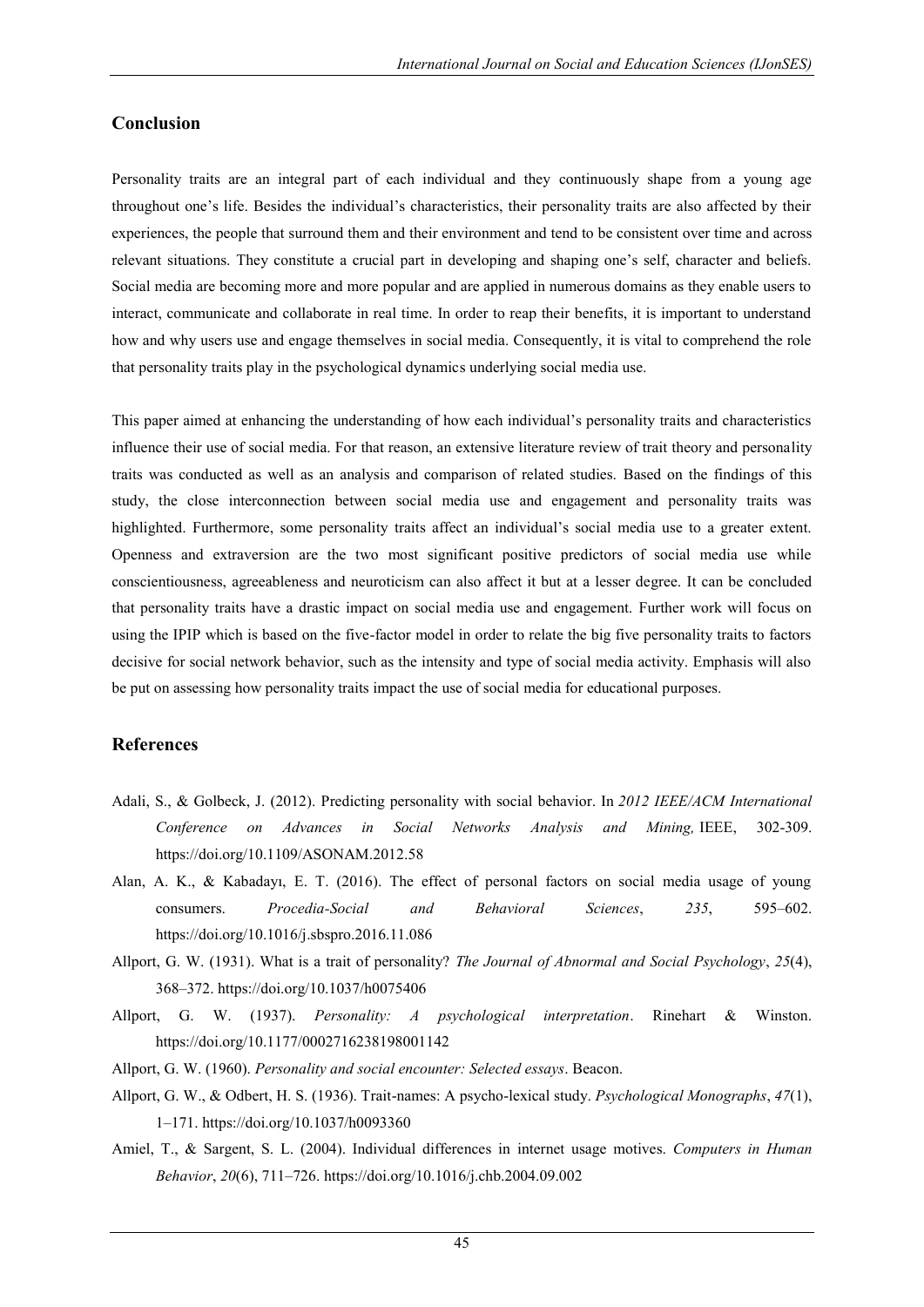- Anastasiadis, T., Lampropoulos, G., & Siakas, K. (2018). Digital game-based learning and serious games in education. *International Journal of Advances in Scientific Research and Engineering (Ijasre)*, *4*(12), 139–144.<https://doi.org/10.31695/IJASRE.2018.33016>
- Ashton, M. C., & Lee, K. (2007). Empirical, theoretical, and practical advantages of the HEXACO model of personality structure. *Personality and Social Psychology Review*, *11*(2), 150–166. <https://doi.org/10.1177/1088868306294907>
- Ashton, M. C., & Lee, K. (2008). The HEXACO model of personality structure and the importance of the h factor. *Social and Personality Psychology Compass*, *2*(5), 1952–1962. [https://doi.org/10.1111/j.1751-](https://doi.org/10.1111/j.1751-9004.2008.00134.x) [9004.2008.00134.x](https://doi.org/10.1111/j.1751-9004.2008.00134.x)
- Ashton, M. C., & Lee, K. (2009). The HEXACO–60: A short measure of the major dimensions of personality. *Journal of Personality Assessment*, *91*(4), 340–345.<https://doi.org/10.1080/00223890902935878>
- Ashton, M. C., Lee, K., Perugini, M., Szarota, P., De Vries, R. E., Di Blas, L., Boies, K., & De Raad, B. (2004). A six-factor structure of personality-descriptive adjectives: Solutions from psycholexical studies in seven languages. *Journal of Personality and Social Psychology*, *86*(2), 356–366. [https://doi.org/10.1037/0022-](https://doi.org/10.1037/0022-3514.86.2.356) [3514.86.2.356](https://doi.org/10.1037/0022-3514.86.2.356)
- Azucar, D., Marengo, D., & Settanni, M. (2018). Predicting the Big 5 personality traits from digital footprints on social media: A meta-analysis. *Personality and individual differences*, *124*, 150-159. <https://doi.org/10.1016/j.paid.2017.12.018>
- Bahrini, R., & Qaffas, A. A. (2019). Impact of information and communication technology on economic growth: Evidence from developing countries. *Economies*, *7*(1), 1–13. <https://doi.org/10.3390/economies7010021>
- Cattell, R. B. (1950). *Personality: A systematic theoretical and factual study*. McGraw-Hill. <https://doi.org/10.1037/10773-000>
- Cattell, R. B. (1957). *Personality and motivation structure and measurement*. World Book Co.
- Cattell, R. B. (1966). *Handbook of multivariate experimental psychology*. Rand McNally.
- Cattell, R. B., Eber, H. W., & Tatsuoka, M. M. (1970). *Handbook for the sixteen personality factor questionnaire (16 PF): In clinical, educational, industrial, and research psychology, for use with all forms of the test*. Institute for Personality; Ability Testing.
- Cervone, D., & Pervin, L. A. (2013). *Personality: Theory and research*. Danvers, MA: John Wiley & Sons.
- Cobb-Clark, D. A., & Schurer, S. (2012). The stability of big-five personality traits. *Economics Letters*, *115*(1), 11–15.<https://doi.org/10.1016/j.econlet.2011.11.015>
- Corr, P. J., & Matthews, G. (2009). *The cambridge handbook of personality psychology*. Cambridge University Press Cambridge.<https://doi.org/10.1017/CBO9780511596544>
- Correa, T., Hinsley, A. W., & De Zuniga, H. G. (2010). Who interacts on the web?: The intersection of users' personality and social media use. *Computers in Human Behavior*, *26*(2), 247–253. <https://doi.org/10.1016/j.chb.2009.09.003>
- Costa Jr, P. T., & McCrae, R. R. (1990). Personality disorders and the five-factor model of personality. *Journal of Personality Disorders*, *4*(4), 362–371.<https://doi.org/10.1521/pedi.1990.4.4.362>
- Costa, P., & McCrae, R. (2008). *The revised NEO personality inventory (NEO-PI-r)* (Vol. 2, pp. 179–198). The SAGE Handbook of Personality Theory: Assessment.<https://doi.org/10.4135/9781849200479.n9>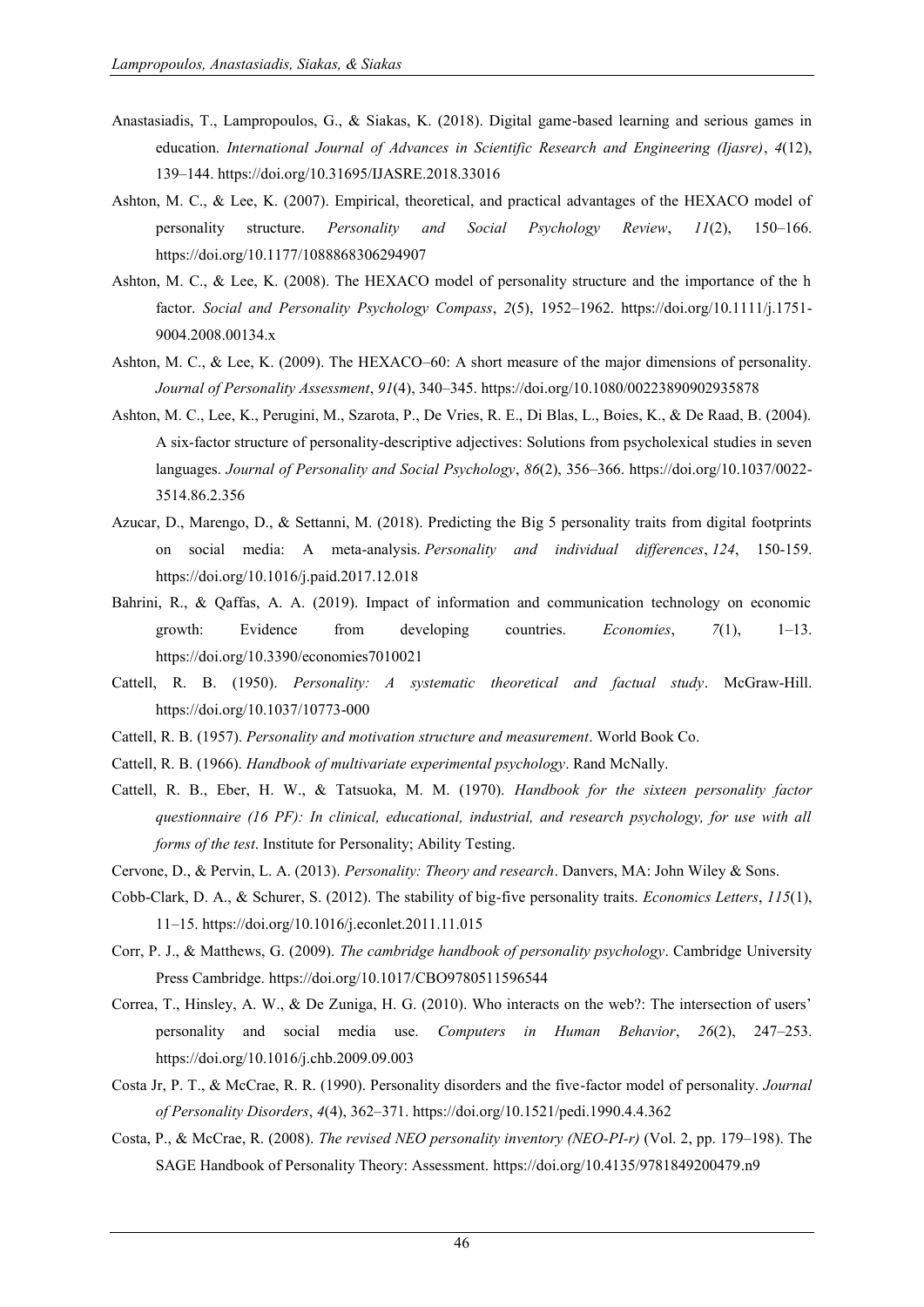- Costa, P., & Mccrae, R. (1992). *Neo PI-r professional manual* (pp. 223–256). Psychological Assessment Resources.
- Costa, P. T., & McCrae, R. R. (1985). *The NEO personality inventory*. Psychological Assessment Resources. <https://doi.org/10.1037/t07564-000>
- Costa, P. T., & McCrae, R. R. (1989). *NEO PI/FFI manual supplement for use with the NEO personality inventory and the NEO five-factor inventory*. Psychological Assessment Resources.
- Dalvi-Esfahani, M., Niknafs, A., Alaedini, Z., Ahmadabadi, H. B., Kuss, D. J., & Ramayah, T. (2021). Social Media Addiction and Empathy: Moderating impact of personality traits among high school students. *Telematics and Informatics*, *57*, 101516[. https://doi.org/10.1016/j.tele.2020.101516](https://doi.org/10.1016/j.tele.2020.101516)
- De Raad, B. (2004). Situations that matter to personality. *Advances in Personality Psychology*, *2*, 179–204.
- DeYoung, C. G., Quilty, L. C., & Peterson, J. B. (2007). Between facets and domains: 10 aspects of the big five. *Journal of Personality and Social Psychology*, *93*(5), 880–896. [https://doi.org/10.1037/0022-](https://doi.org/10.1037/0022-3514.93.5.880) [3514.93.5.880](https://doi.org/10.1037/0022-3514.93.5.880)
- Digman, J. M. (1996). The curious history of the five-factor model. In *The five-factor model of personality: Theoretical perspectives* (pp. 1–20). Guilford Press.
- Dufva, T., & Dufva, M. (2019). Grasping the future of the digital society. *Futures*, *107*, 17–28. <https://doi.org/10.1016/j.futures.2018.11.001>
- Dwyer, C., Hiltz, S., & Passerini, K. (2007). Trust and privacy concern within social networking sites: A comparison of facebook and MySpace. *AMCIS 2007 Proceedings*, 339.
- Eftekhar, A., Fullwood, C., & Morris, N. (2014). Capturing personality from facebook photos and photo-related activities: How much exposure do you need? *Computers in Human Behavior*, *37*, 162–170. <https://doi.org/10.1016/j.chb.2014.04.048>
- Engler, B. (2013). *Personality theories*. Nelson Education.
- Eysenck, H. J. (1947). *Dimensions of personality*. Hodder & Stoughton.
- Eysenck, H. J. (1952). *The scientific study of personality*. Macmillan.
- Eysenck, H. J. (1967). *The biological basis of personality*. Routledge.
- Eysenck, H. J. (1982). *Personality, genetics, and behavior: Selected papers*. Praeger.
- Eysenck, H. J. (2013). *The structure of human personality (psychology revivals)*. Routledge. <https://doi.org/10.4324/9780203753439>
- Eysenck, H. J., & Eysenck, S. B. (1976a). *Eysenck personality questionnaire*. Educational: industrial testing service.<https://doi.org/10.1037/t05462-000>
- Eysenck, H. J., & Eysenck, S. B. G. (1976b). *Psychoticism as a dimension of personality*. Hodder & Stoughton. [https://doi.org/10.1037//0022-3514.58.1.111](https://doi.org/10.1037/0022-3514.58.1.111)
- Ferwerda, B., Schedl, M., & Tkalcic, M. (2015). Predicting personality traits with instagram pictures. In *Proceedings of the 3rd Workshop on Emotions and Personality in Personalized Systems 2015, 7-10*. <https://doi.org/10.1145/2809643.2809644>
- Freud, S. (1961). The ego and the id. In *The standard edition of the complete psychological works of sigmund freud, volume XIX (1923-1925): The ego and the id and other works* (pp. 1–66).
- Gil de Zúñiga, H., Diehl, T., Huber, B., & Liu, J. (2017). Personality traits and social media use in 20 countries: How personality relates to frequency of social media use, social media news use, and social media use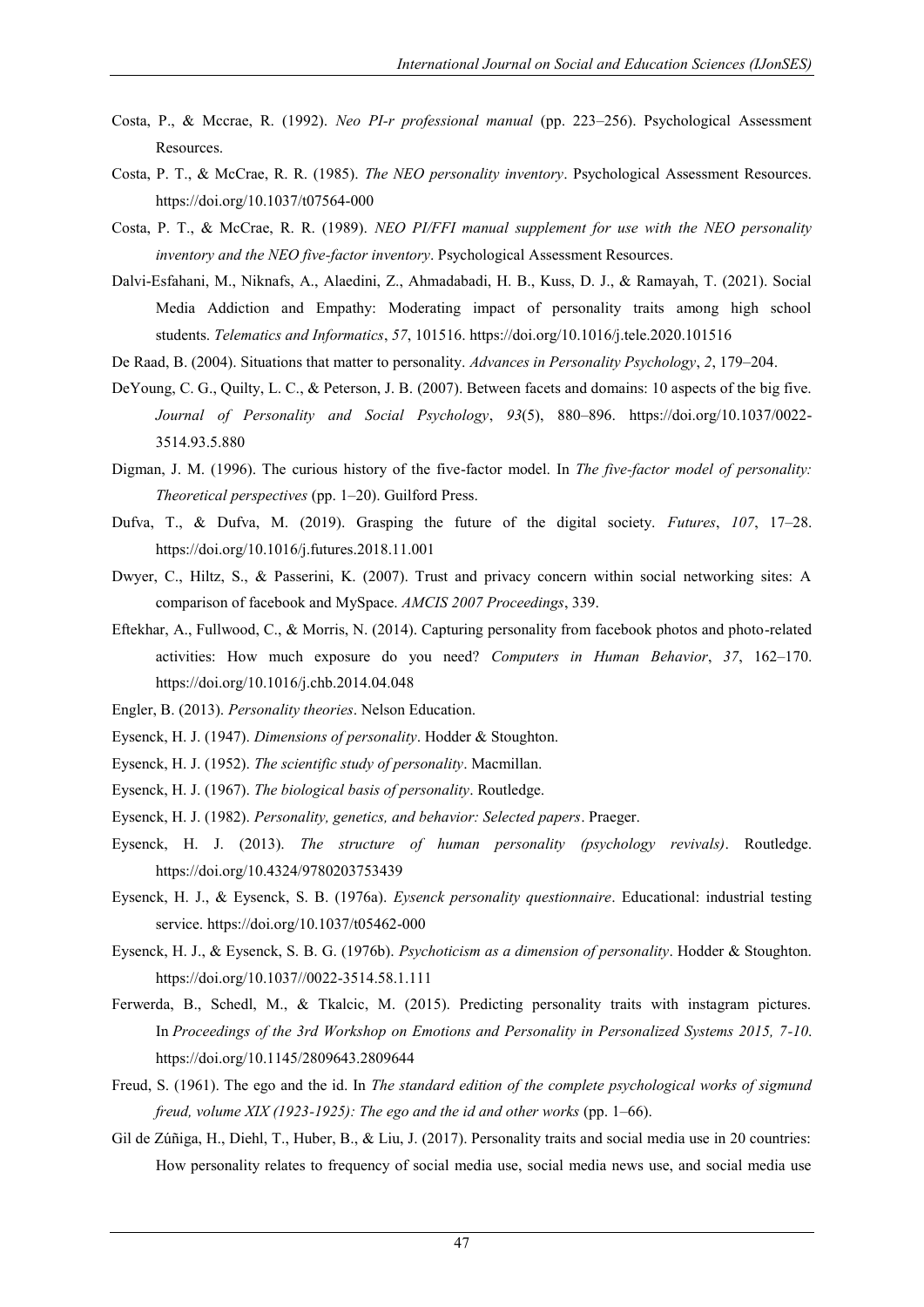for social interaction. *Cyberpsychology, Behavior, and Social Networking*, *20*(9), 540–552. <https://doi.org/10.1089/cyber.2017.0295>

- Golbeck, J., Robles, C., & Turner, K. (2011). Predicting personality with social media. In *CHI'11 extended abstracts on human factors in computing systems, 253-262.* <https://doi.org/10.1145/1979742.1979614>
- Goldberg, L. (1983). The magical number five, plus or minus two: Some considerations on the dimensionality of personality descriptors. In *A research seminar, gerontology research center, Baltimore, MD*.
- Goldberg, L. R. (1981). Language and individual differences: The search for universals in personality lexicons. *Review of Personality and Social Psychology*, *2*(1), 141–165.
- Goldberg, L. R. (1990). An alternative "description of personality": The big-five factor structure. *Journal of Personality and Social Psychology*, *59*(6), 1216–1229[. https://doi.org/10.1037/0022-3514.59.6.1216](https://doi.org/10.1037/0022-3514.59.6.1216)
- Goldberg, L. R. (1992). The development of markers for the big-five factor structure. *Psychological Assessment*, *4*(1), 26–42.<https://doi.org/10.1037/1040-3590.4.1.26>
- Goldberg, L. R. (1993). The structure of phenotypic personality traits. *American Psychologist*, *48*(1), 26–34. <https://doi.org/10.1037/0003-066X.48.1.26>
- Goldberg, L. R., Johnson, J. A., Eber, H. W., Hogan, R., Ashton, M. C., Cloninger, C. R., & Gough, H. G. (2006). The international personality item pool and the future of public-domain personality measures. *Journal of Research in Personality*, *40*(1), 84–96.<https://doi.org/10.1016/j.jrp.2005.08.007>
- Goldberg, L. R., & Rosolack, T. K. (1994). The big five factor structure as an integrative framework: An empirical comparison with eysenck's PEN model. *The Developing Structure of Temperament and Personality from Infancy to Adulthood*, 7–35.
- Gosling, S. D., Rentfrow, P. J., & Swann Jr, W. B. (2003). A very brief measure of the big-five personality domains. *Journal of Research in Personality*, *37*(6), 504–528. [https://doi.org/10.1016/S0092-](https://doi.org/10.1016/S0092-6566(03)00046-1) [6566\(03\)00046-1](https://doi.org/10.1016/S0092-6566(03)00046-1)
- Hughes, D. J., Rowe, M., Batey, M., & Lee, A. (2012). A tale of two sites: Twitter vs. Facebook and the personality predictors of social media usage. *Computers in Human Behavior*, *28*(2), 561–569. <https://doi.org/10.1016/j.chb.2011.11.001>
- International Personality Item Pool. (2019, September 9). *International Personality Item Pool (IPIP)*. [https://ipip.ori.org/.](https://ipip.ori.org/)
- Jenkins-Guarnieri, M. A., Wright, S. L., & Hudiburgh, L. M. (2012). The relationships among attachment style, personality traits, interpersonal competency, and facebook use. *Journal of Applied Developmental Psychology*, *33*(6), 294–301.<https://doi.org/10.1016/j.appdev.2012.08.001>
- John, O. P. (1990). The "big five" factor taxonomy: Dimensions of personality in the natural language and in questionnaires. *Handbook of Personality: Theory and Research*.
- John, O. P., Naumann, L. P., & Soto, C. J. (2008). Paradigm shift to the integrative big five trait taxonomy. *Handbook of Personality: Theory and Research*, *3*(2), 114–158.
- John, O. P., & Robins, R. W. (1993). Gordon allport. In *Fifty years of personality psychology* (pp. 215–236). Springer. [https://doi.org/10.1007/978-1-4899-2311-0\\_16](https://doi.org/10.1007/978-1-4899-2311-0_16)
- John, O. P., Srivastava, S., & others. (1999). The big five trait taxonomy: History, measurement, and theoretical perspectives. *Handbook of Personality: Theory and Research*, *2*(1999), 102–138.
- Kanakaris, V., Lampropoulos, G., & Siakas, K. (2019). A Survey and a Case-Study Regarding Social Media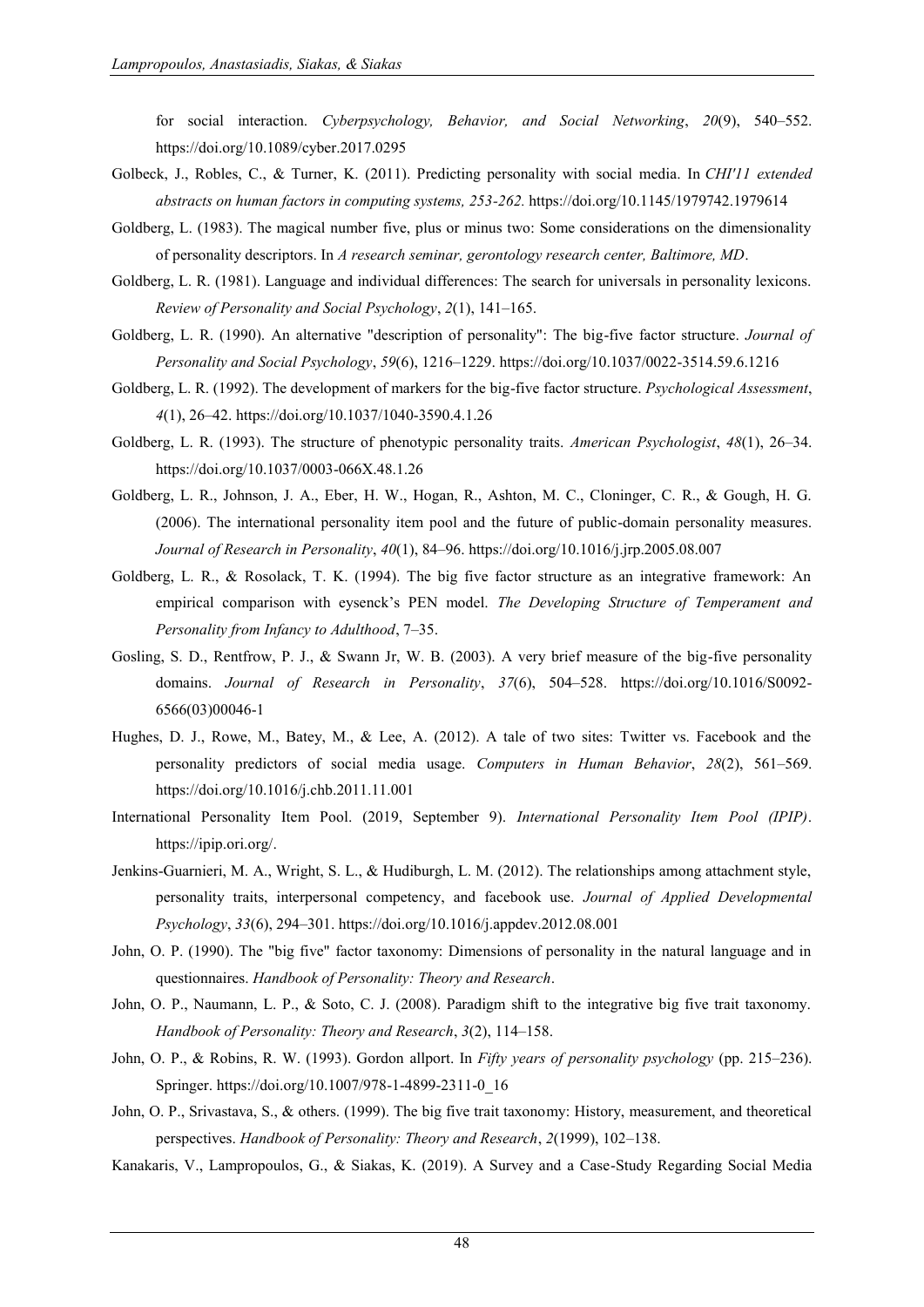Security and Privacy on Greek Future IT Professionals. *International Journal of Human Capital and Information Technology Professionals (IJHCITP), 10*(1), 22-37. <https://doi.org/10.4018/IJHCITP.2019010102>

- Kaplan, A. M., & Haenlein, M. (2009). Consumer use and business potential of virtual worlds: The case of "second life." *The International Journal on Media Management*, *11*(3-4), 93–101. <https://doi.org/10.1080/14241270903047008>
- Kaplan, H. I., & Sadock, B. J. (1989). *Comprehensive textbook of psychiatry, vols. 1-2*. Williams & Wilkins Co.
- Kassin, S. M. (2003). *Psychology*. Pearson/Prentice Hall.
- Kell, H. J., Rittmayer, A. D., Crook, A. E., & Motowidlo, S. J. (2010). Situational content moderates the association between the big five personality traits and behavioral effectiveness. *Human Performance*, *23*(3), 213–228.<https://doi.org/10.1080/08959285.2010.488458>
- Lampe, C., Ellison, N., & Steinfield, C. (2006). A face (book) in the crowd: Social searching vs. Social browsing. *Proceedings of the 2006 20th Anniversary Conference on Computer Supported Cooperative Work*, 167–170.<https://doi.org/10.1145/1180875.1180901>
- Lampropoulos, G., Siakas, K., Makkonen, P., & Siakas, E. (2021). A 10-year longitudinal study of social media use in education. *International Journal of Technology in Education*, *4*(3), 373–398. <https://doi.org/10.46328/ijte.123>
- Lee, K., & Ashton, M. (2004). The HEXACO personality inventory: A new measure of the major dimensions of personality. *Multivariate Behavioral Research*, *39*(2), 329–358. [https://doi.org/10.1207/s15327906mbr3902\\_8](https://doi.org/10.1207/s15327906mbr3902_8)
- Lee, K., & Ashton, M. C. (2008). The HEXACO personality factors in the indigenous personality lexicons of english and 11 other languages. *Journal of Personality*, *76*(5), 1001–1054. <https://doi.org/10.1111/j.1467-6494.2008.00512.x>
- Lee, K., & Ashton, M. C. (2013). *The h factor of personality: Why some people are manipulative, self-entitled, materialistic, and exploitive—and why it matters for everyone*. Wilfrid Laurier Univ. Press.
- Lewin, K. (1948). *Resolving social conflicts: selected papers on group dynamics*. Harper & Row.
- Lin, J.-S., Lee, Y.-I., Jin, Y., & Gilbreath, B. (2017). Personality traits, motivations, and emotional consequences of social media usage. *Cyberpsychology, Behavior, and Social Networking*, *20*(10), 615– 623.<https://doi.org/10.1089/cyber.2017.0043>
- Liu, D., & Campbell, W. K. (2017). The big five personality traits, big two metatraits and social media: A metaanalysis. *Journal of Research in Personality*, *70*, 229–240[. https://doi.org/10.1016/j.jrp.2017.08.004](https://doi.org/10.1016/j.jrp.2017.08.004)
- Loehlin, J. C. (1992). *Genes and environment in personality development*. Sage Publications, Inc.
- Makkonen, P., Lampropoulos, G., & Siakas, K. (2019). Security and privacy issues and concerns about the use of social networking services. *E-Learn: World Conference on e-Learning in Corporate, Government, Healthcare, and Higher Education*, 457–466.
- Mangal, S. K. (2009). *General psychology*. Sterling Publishers Pvt.Ltd.
- Mangold, W. G., & Faulds, D. J. (2009). Social media: The new hybrid element of the promotion mix. *Business Horizons*, *52*(4), 357–365[. https://doi.org/10.1016/j.bushor.2009.03.002](https://doi.org/10.1016/j.bushor.2009.03.002)
- Markon, K. E., Krueger, R. F., & Watson, D. (2005). Delineating the structure of normal and abnormal personality: An integrative hierarchical approach. *Journal of Personality and Social Psychology*, *88*(1),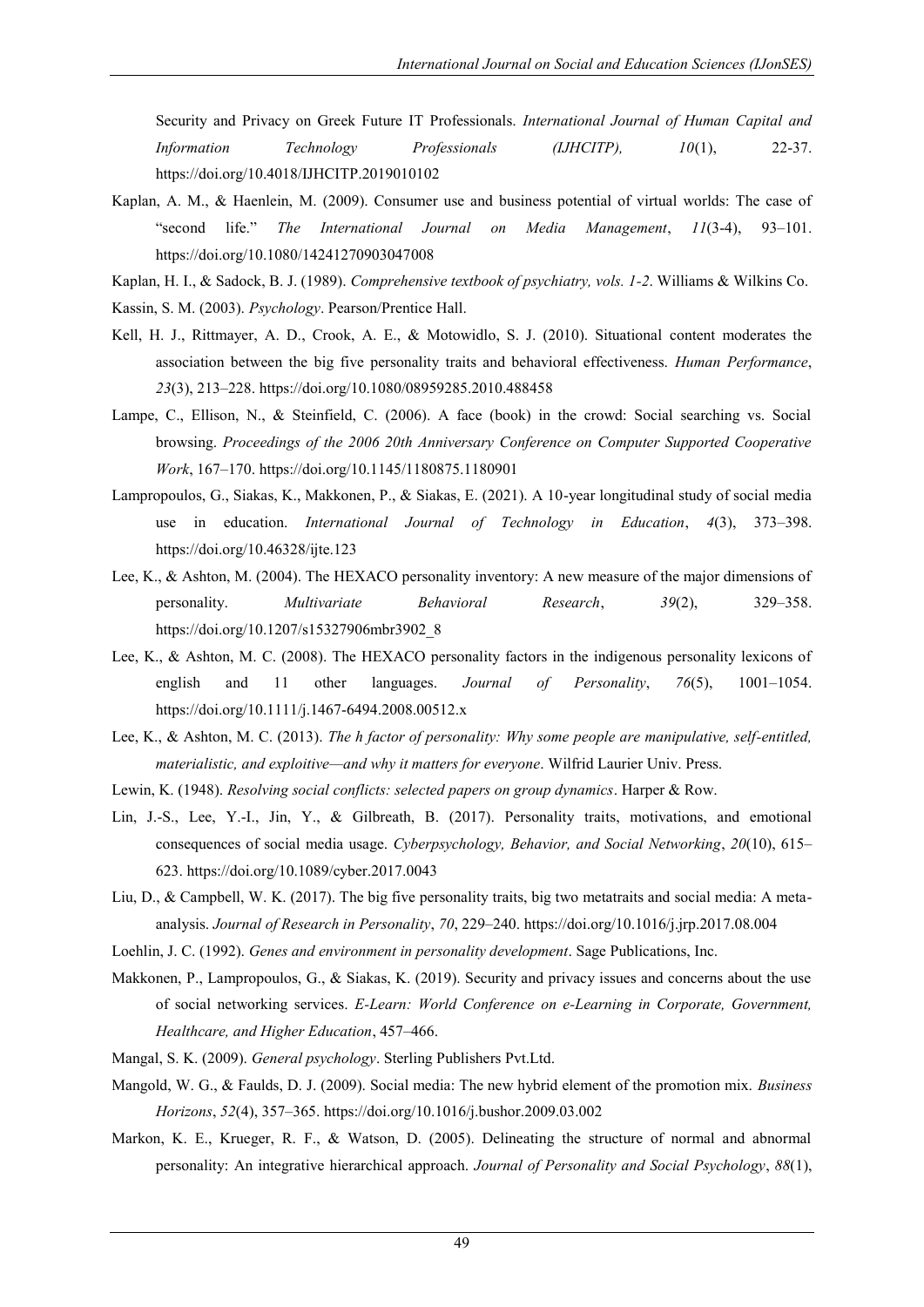139–157.<https://doi.org/10.1037/0022-3514.88.1.139>

- McCrae, R., & Costa Jr, P. (1990). Personality in adulthood. *O Envelhecimento. Uma Abordagem Psicológica*, *2*.
- McCrae, R. R., & Costa Jr, P. T. (1997). Personality trait structure as a human universal. *American Psychologist*, *52*(5), 509–516.<https://doi.org/10.1037/0003-066X.52.5.509>
- McCrae, R. R., & Costa Jr, P. T. (2008). The five-factor theory of personality. In *Fifty years of personality psychology* (pp. 139–153). The Guilford Press.
- McCrae, R. R., & Costa, P. T. (1987). Validation of the five-factor model of personality across instruments and observers. *Journal of Personality and Social Psychology*, *52*(1), 81–90. [https://doi.org/10.1037/0022-](https://doi.org/10.1037/0022-3514.52.1.81) [3514.52.1.81](https://doi.org/10.1037/0022-3514.52.1.81)
- Munn, N. L. (1961). *Psychology*. George G. Harrap & Co.
- Norman, W. T. (1963). Toward an adequate taxonomy of personality attributes: Replicated factor structure in peer nomination personality ratings. *The Journal of Abnormal and Social Psychology*, *66*(6), 574–583. <https://doi.org/10.1037/h0040291>
- Özgüven, N., & Mucan, B. (2013). The relationship between personality traits and social media use. *Social Behavior and Personality: An International Journal*, *41*(3), 517–528. <https://doi.org/10.2224/sbp.2013.41.3.517>
- Pallis, G., Zeinalipour-Yazti, D., & Dikaiakos, M. D. (2011). Online social networks: Status and trends. *New Directions in Web Data Management 1*, 213–234. [https://doi.org/10.1007/978-3-642-17551-0\\_8](https://doi.org/10.1007/978-3-642-17551-0_8)
- Prince, M. (1915). *The unconscious*. Macmillan Co.<https://doi.org/10.1037/10865-008>
- Rogers, C. R., & others. (1959). *A theory of therapy, personality, and interpersonal relationships: As developed in the client-centered framework* (Vol. 3). McGraw-Hill New York.
- Rosen, L. (2011). Poke me: How social networks can both help and harm our kids. *Washington, DC: American Psychological Association*.
- Ross, C., Orr, E. S., Sisic, M., Arseneault, J. M., Simmering, M. G., & Orr, R. R. (2009). Personality and motivations associated with facebook use. *Computers in Human Behavior*, *25*(2), 578–586. <https://doi.org/10.1016/j.chb.2008.12.024>
- Rozen, D., Askalani, M., & Senn, T. (2012). Staring at the sun: Identifying, understanding and influencing social media users. *Research Brief. Montreal, Canada: Aimia Inc*.
- Salami, S. O. (2011). Personality and psychological well-being of adolescents: The moderating role of emotional intelligence. *Social Behavior and Personality: An International Journal*, *39*(6), 785–794. <https://doi.org/10.2224/sbp.2011.39.6.785>
- Seidman, G. (2013). Self-presentation and belonging on facebook: How personality influences social media use and motivations. *Personality and Individual Differences*, *54*(3), 402–407. <https://doi.org/10.1016/j.paid.2012.10.009>
- Singh, Y. K. (2012). *Guidance and counseling*. APH Publishing Co.
- Skues, J. L., Williams, B., & Wise, L. (2012). The effects of personality traits, self-esteem, loneliness, and narcissism on facebook use among university students. *Computers in Human Behavior*, *28*(6), 2414– 2419.<https://doi.org/10.1016/j.chb.2012.07.012>
- Soto, C. (2018). Big five personality traits6. In *M. H. Bornstein, M. E. Arterberry, K. L. Fingerman, and J. E.*